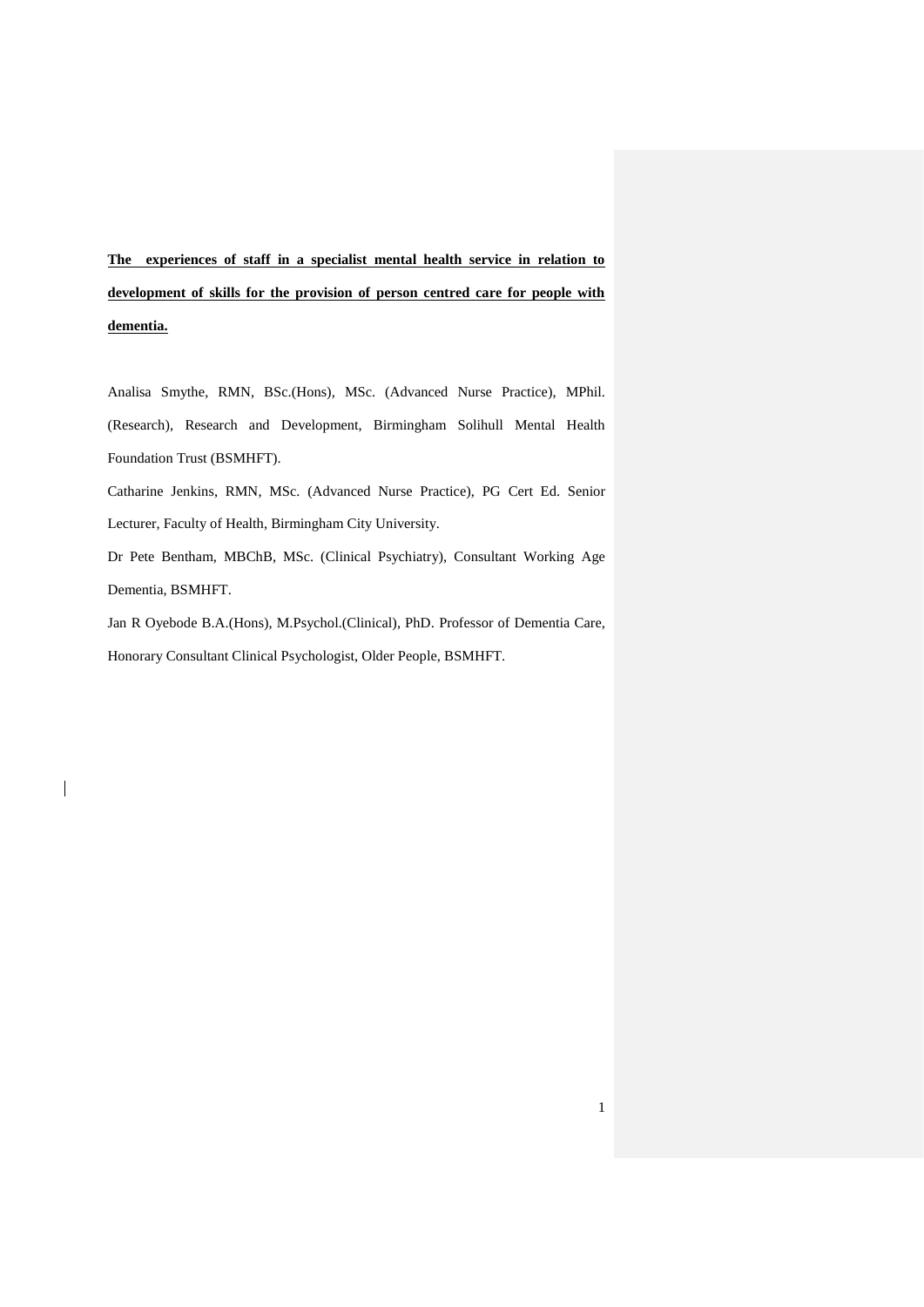#### **Abstract**

It is estimated that 820,000 people in the UK have dementia (Alzheimer's Society 2012). Dementia costs the UK 17 billion a year and in the next 30 years this will treble to over £50 billion a year (DH 2009a). There is a need to raise competence of staff delivering care to people living with dementia across health, social and voluntary sector provision. Effective education and training will build capacity and improve staff knowledge. However, at present not enough is known about the experiences of staff involved in gaining the skills, knowledge and attitudes required to support provision of high quality care for people with dementia.

This study was conducted within a large National Health Service Trust in the UK serving an urban, ethnically mixed population, in collaboration with a local university. The Trust responded to government policy by seeking to identify staff training needs.

The aim was to explore the experiences of staff working within a specialist mental health service in relation to development of skills for the provision of person-centred care for people with dementia. To achieve this, staff roles, experiences of dementia training and the ways in which staff feel they learn were explored through focus group interviews. Relatives' views of staff competencies necessary for effective care provision were also explored to supplement the data from staff. Seventy staff and sixteen family carers participated and data was subjected to inductive thematic analysis.

Five themes emerged: competency based skills, beliefs, enablers and barriers and ways of learning. Findings suggested participants felt that skills for person-centred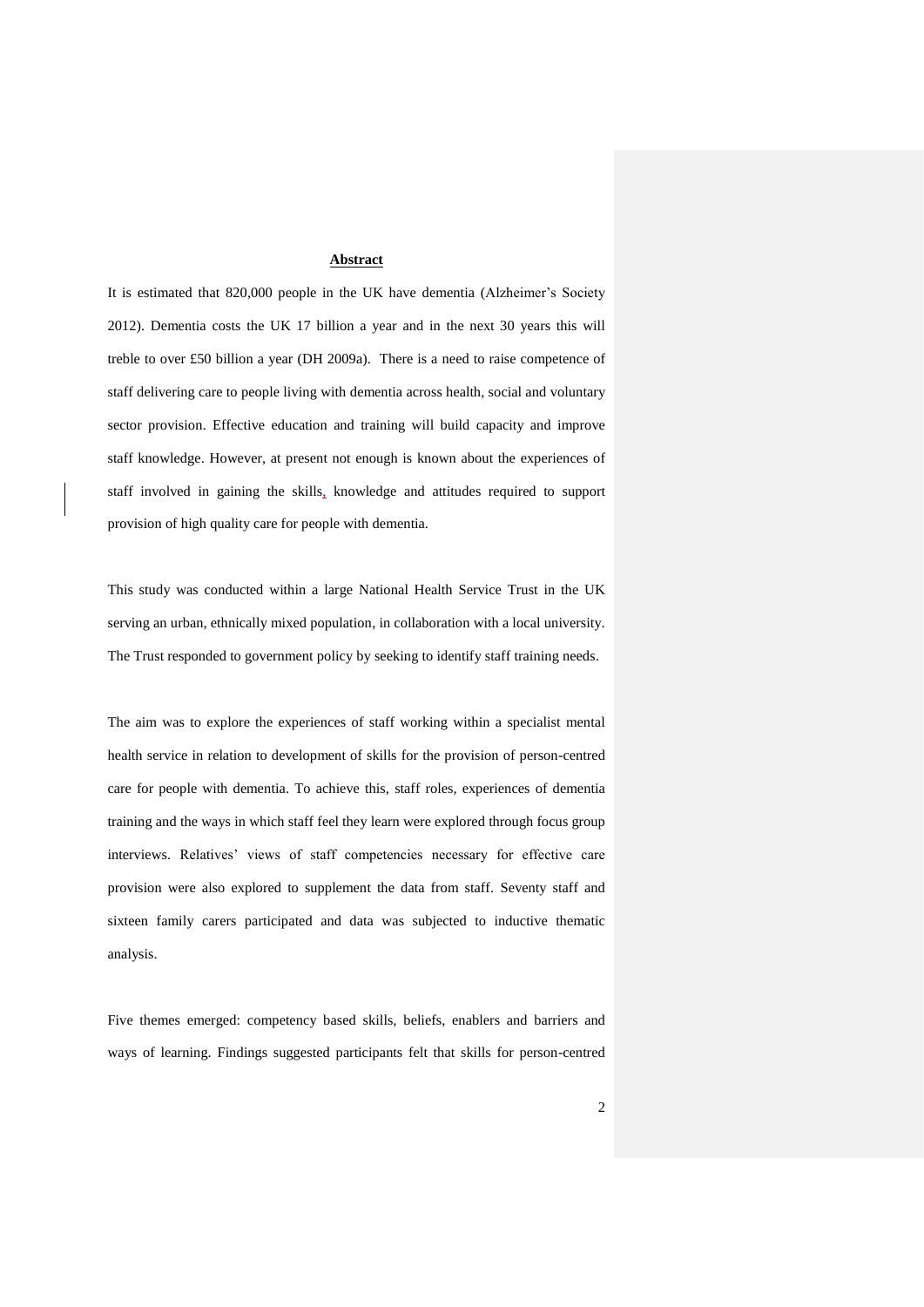care were innate and could not be taught, while effective ways of learning were identified as learning by doing, learning from each other and learning from experience.

**Key Words** Dementia, Training, Education, Mental Health Personnel

 $\overline{\mathbf{I}}$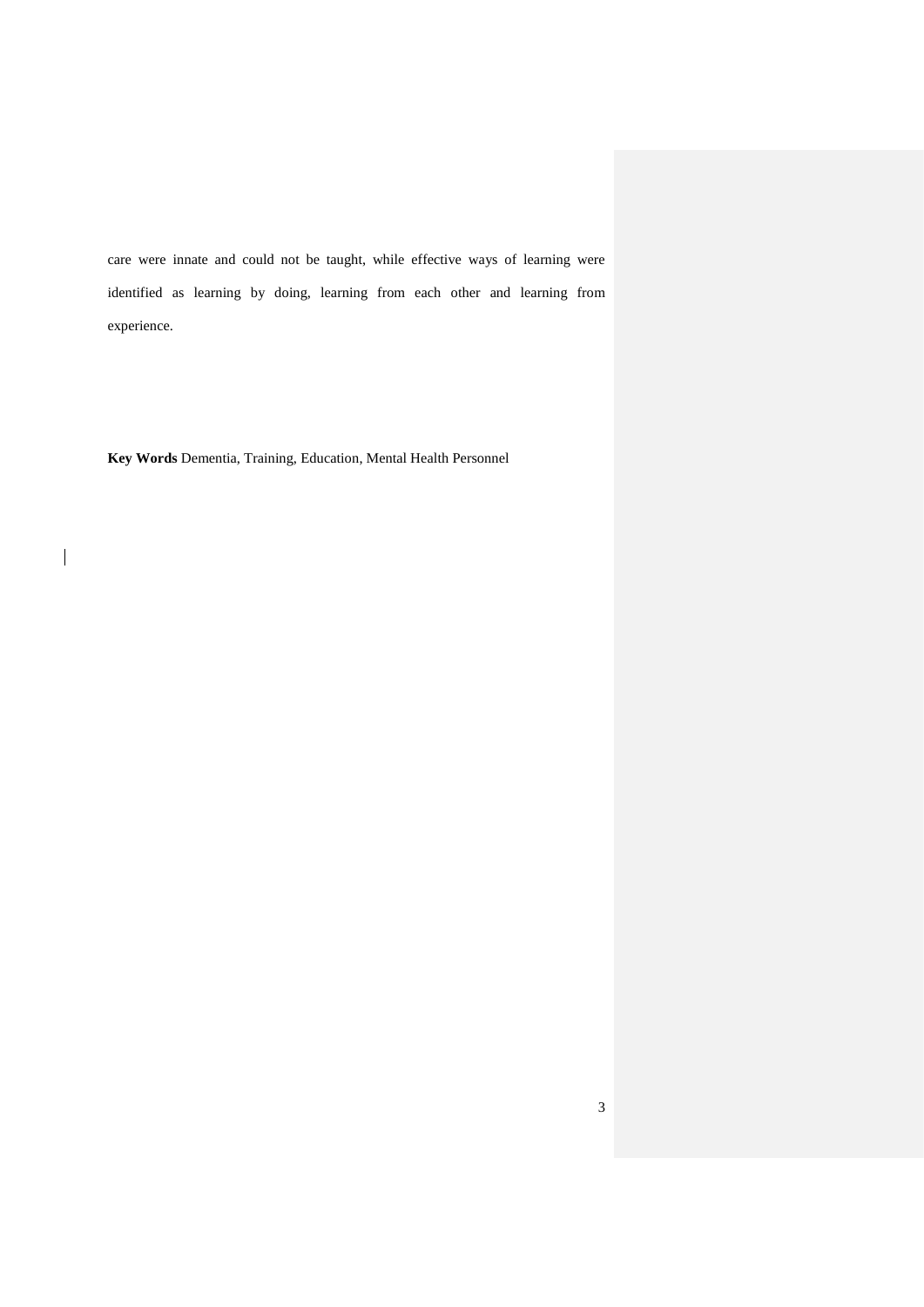#### **Context**

In the last 15-20 years psychosocial understandings of dementia have emerged to supplement biomedical understandings. These approaches, such as that of Kitwood (1997), are situated within a bio-psychosocial framework and emphasise individual identity, personal history and social relationships in addition to neurological and health factors. Therefore in offering interventions for people living with dementia there is a need for a holistic person-centred focus.

Three systematic reviews have recently considered evidence for the effects of educational interventions on delivery of dementia care. Perry et al. (2010) concluded that to improve outcomes, educational interventions need to be combined with wider organisational support including social network strategies, adequate financial reward for both training participation and quality of care, and be supported by protocols for structured care and management.

Livingston, Johnston, Katona, Paton, and Lyketsos, (2005) found that there is consistent well supported evidence for the use of staff education in the management of neuropsychiatric symptoms. However improvements in knowledge and skills were not always sustained over time. McCabe, Davison and George (2007) concluded that the variety of education programmes, including the content and training modalities, with research teams implementing various programmes of differing intensity and length, based on different theoretical frameworks, and with a mixed content make it hard to drawn conclusions about how to best ensure competence.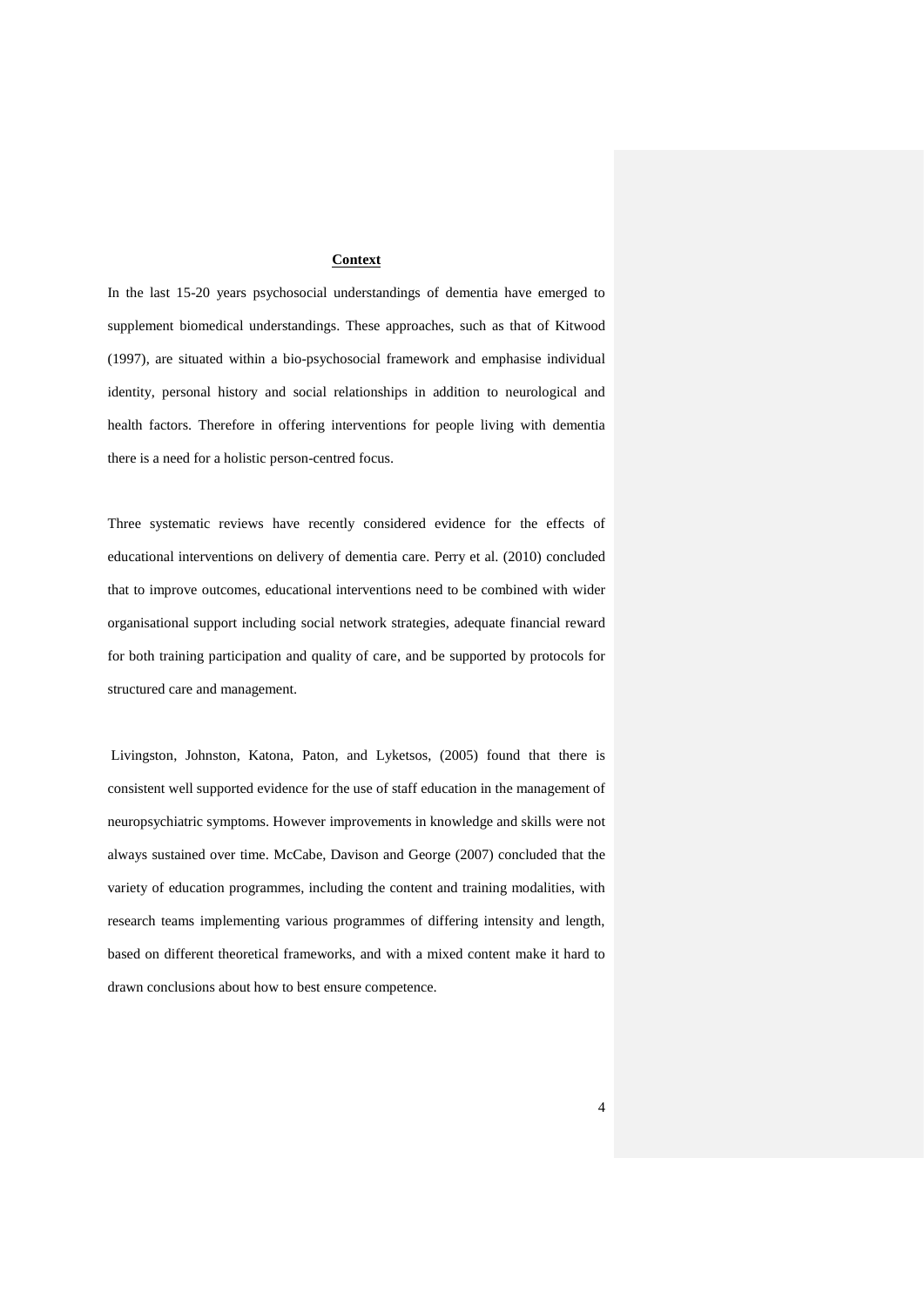There are a small number of RCTs that examine the effectiveness of staff training (Chenoweth et al., 2009; Kuske et al., 2009; Visser et al., 2008). Chenoweth et al. (2009) compared person-centred care (CADRES), dementia care mapping and usual care in dementia across 289 patients. There was a reduction in agitation in sites providing mapping and person-centred care, compared with usual care. Fewer falls were recorded in sites that used mapping but there were more falls with personcentred care. Kuske et al (2009) attempted to measure staff's sensitisation to the experience of the residents with dementia and their communication competencies. Their findings suggested significant positive effects of their training programme on caregivers' overall competence in managing patients with dementia and a reduction in the use of neuroleptic medication. However, again this effect was not sustained at the six month follow up.

Echoing the conclusions of Perry et al.'s (2010) review, studies suggest that staff organisational and environmental factors are important determinants of whether newly learned skills are implemented in the workplace. On-going support, changes in working conditions and more time for residents beyond basic physical care, as well as other organisational or environmental changes, have been found to facilitate the implementation of newly learned skills (Cohen-Mansfield, 2001; Burt & Aylward 2000; Kuske et al. 2007).

Visser et al. (2008) found staff training did not impact on residents' behaviour, quality of life or on staff levels of burnout; despite a positive change in staffs' attitudes to working with people with dementia. According to Visser et al. (2008) staff training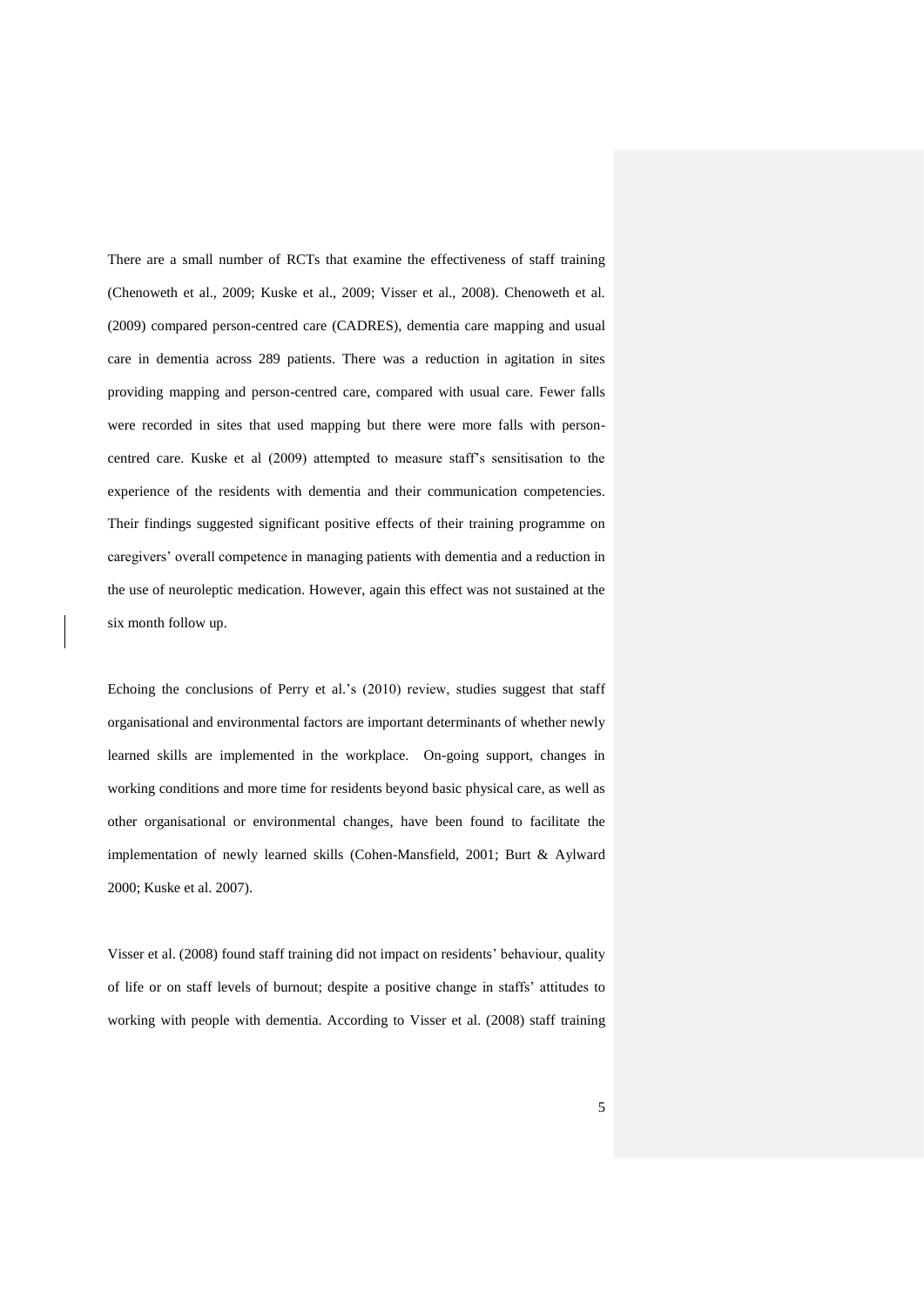offered in isolation from the socio-cultural context may not be an effective way of managing behavioural symptoms in dementia.

The above studies demonstrate substantial variability in the length, intensity, content and type of training interventions that have been evaluated, with research teams implementing various programmes based on different theoretical frameworks, and including many with a mixed content (McCabe et al. 2007). Common areas of focus are person-centred care (though details of how this was operationalised were not always given) and behaviour management but the differing modes of delivery mean that it is hard to draw conclusions about whether they impact on quality of care. Almost half of the studies reviewed found no positive changes as a result of the training that had been delivered.

In a related area, McCarron et al. (2008) carried out a large qualitative study in order to understand the experiences of staff in supporting persons with intellectual disability and advanced dementia. The accounts were interpreted to gain an understanding of their education and training needs. A core theme which emerged from the focus groups was staff perceptions of the fundamentals of good care at end-of-life for persons with dementia. These perceptions included the belief that person-centred care, comfort and spiritual support are paramount.

The lack of comparability and varied training programmes make it hard to draw evidence-based conclusions about topics or areas of competence that need to be covered when training for staff working with people with dementia (Tsaroucha et al 2013). In addition, it is hard to isolate the key ingredients in successful training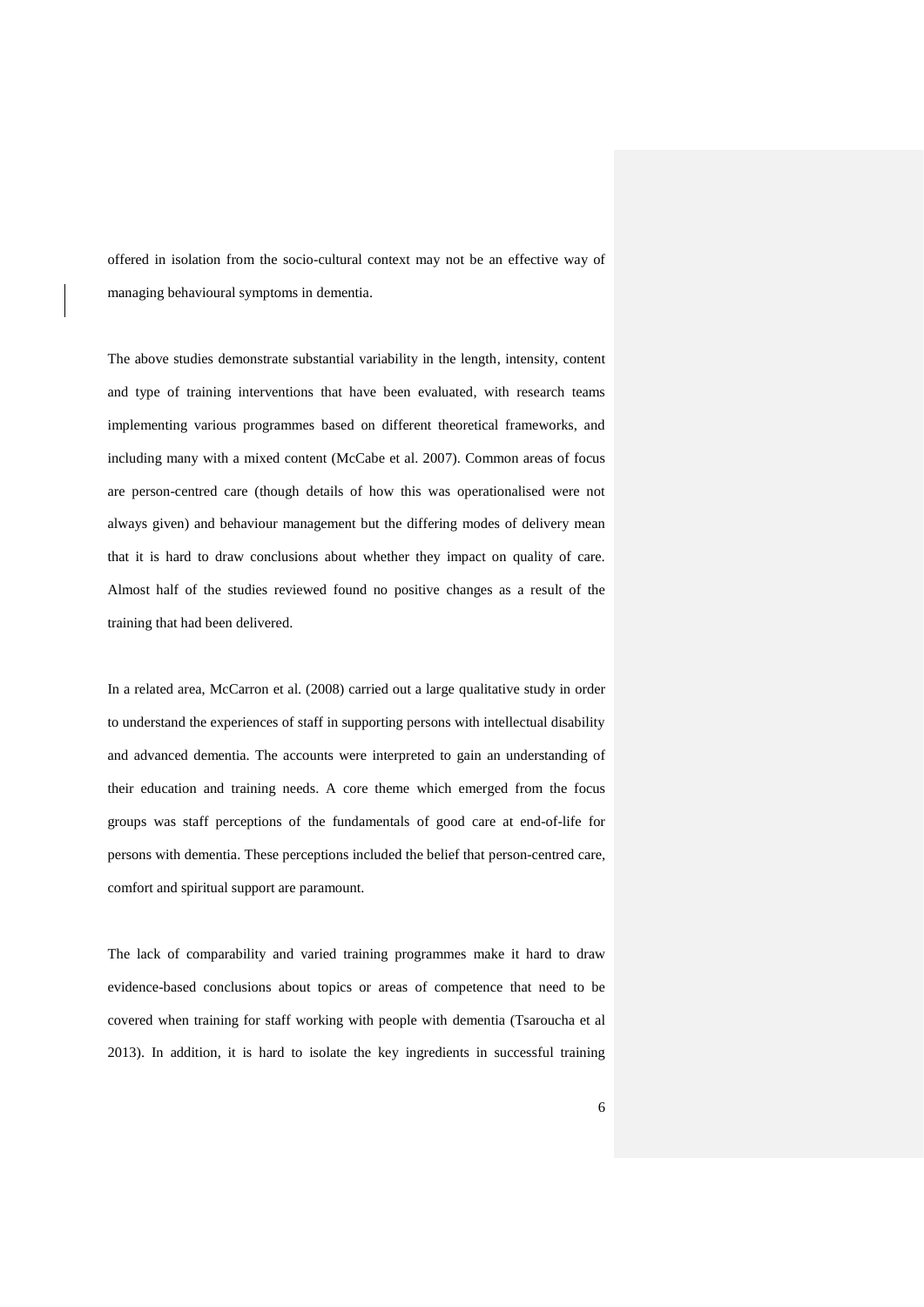(NCCMH 2007), but some of the findings imply that ensuring training is supported by and embedded in the organisational structures is important. Ongoing support and organisational change may prove necessary to demonstrate sustained implementation of new knowledge (Kuske et al. 2007).

It is evident that there is a lack of research that evaluates well-designed in-service training programmes for health care professionals who are caring for people with dementia. In addition, the majority of studies have been carried out within residential and nursing homes and there is little research which focuses on the training needs of staff within specialist mental health services. There is therefore a need for further studies which establish the training needs of staff, particularly within specialist mental health services. Such research could inform the development of effective training.

In this study, we aimed to explore staff experiences of working with people with dementia within a specialist mental health service with a view to developing a better understanding of the skills, attitudes and knowledge they feel they require to provide high quality care. We also hoped to develop an understanding of how staff feel they best learn and develop their ability to provide good quality care. Furthermore we aimed to supplement staff perspectives by gaining relatives' views of staff competencies necessary for effective care provision. Our method was somewhat similar to that of McCarron et al. (2008) reviewed above.

## **Method**

### **Design**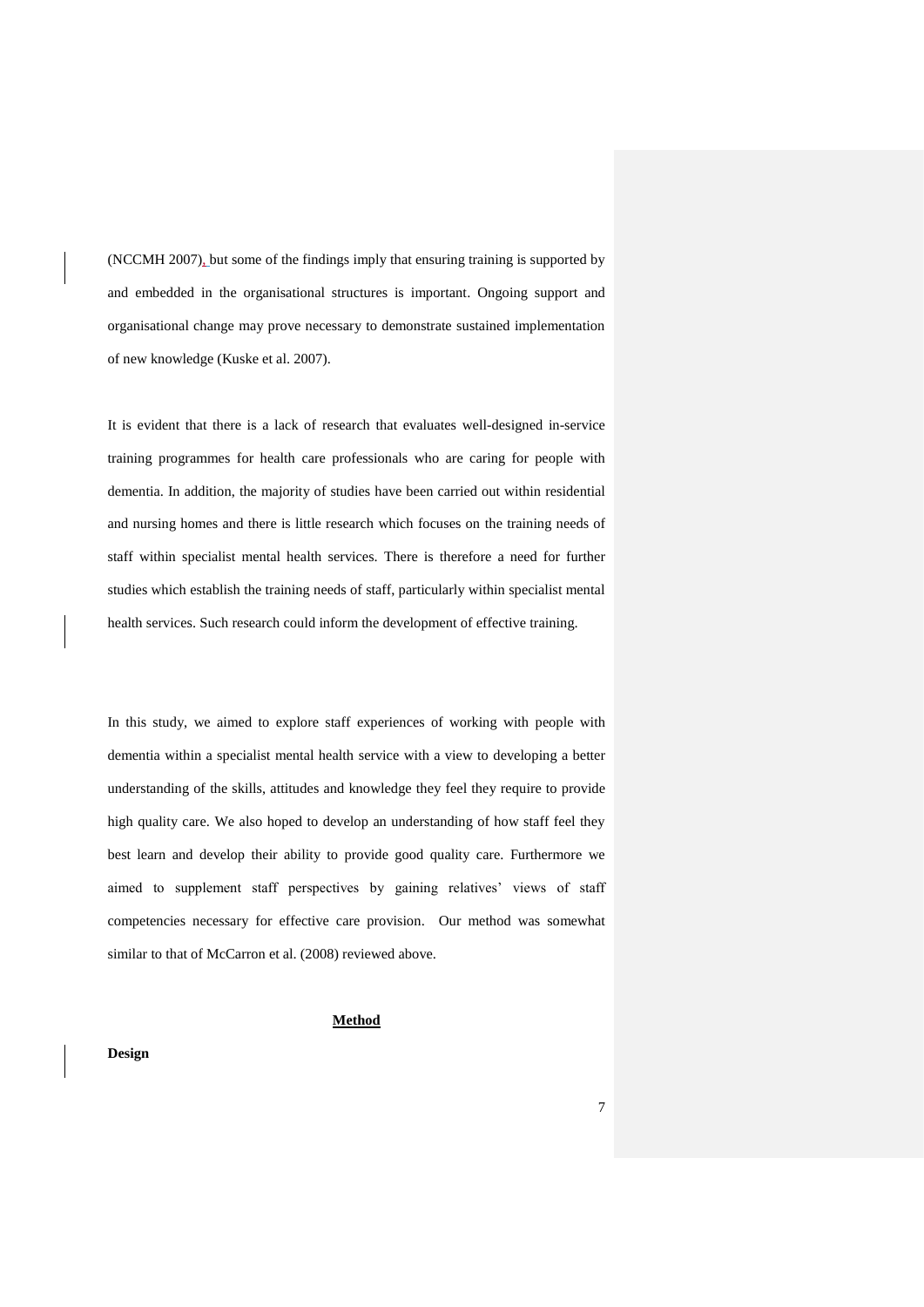The investigative approach was based on a qualitative/naturalistic method, since we wished to explore the subjective experiences of staff. In particular, a phenomenological approach seemed suitable. Phenomenology investigates subjective phenomena in the belief that critical truths about reality are grounded in people's lived experiences (Darroch & Silvers, 1982). The goal of a phenomenological study is to fully and accurately describe the lived experience and the perceptions to which it gives rise, not to generate theories or models or to develop an explanation (Morse and Field, 1996). In tune with the foundations of one major phenomenological approach, interpretative phenomenological analysis (IPA; Smith, Flowers & Larkin 2009), we aimed to attempt, as far as possible, to gain an insider perspective of the phenomenon being studied, whilst acknowledging that the researcher is the primary investigative instrument (Fade, 2004).

Data was collected through focus groups. Willig (2001) describes focus groups as group interviews that use interaction among participants as a source of data; the researcher takes on the role of a mediator gently guiding the discussion. It was considered that this medium would provide a containing and stimulating setting in which staff would feel empowered to express their views. The participants shared experience of working in the same environment (e.g. of caring for people with dementia on a particular ward). In order to ensure a further degree of homogeneity, and thereby both safety and focus, wherever possible focus groups were conducted separately with qualified and unqualified staff and different disciplines.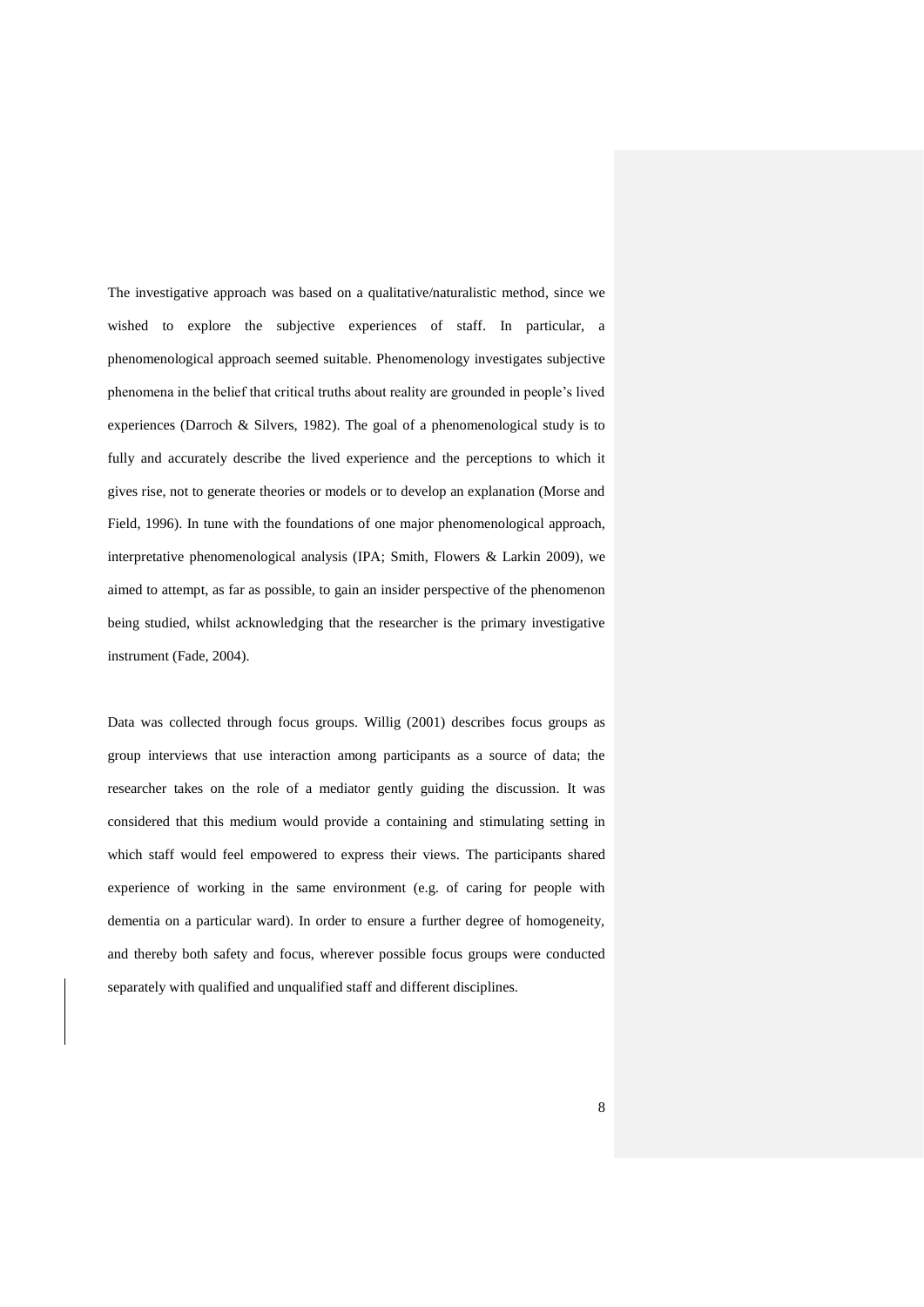## **Participants**

A total of 14 focus groups were conducted with staff, with 70 participants in total. Two further focus groups were conducted with caregivers with a total of 16 participants. Purposive sampling was used as staff were selected on the basis of being from a particular setting and discipline. The participants were from a range of professional disciplines, including nurses, occupational therapists and physiotherapists, and included qualified and unqualified staff from two continuing care wards, two community mental health teams and two assessment wards. Family carers were recruited from a carers' group whose relatives had been admitted to a continuing healthcare setting.

## **Procedure**

# *Ethical issues and recruitment*

Although ethical approval was not sought, as the project was considered a service evaluation, we obtained approval from the Trust research and development department and ethical principles were followed. Staff were invited to take part and those expressing an interest were given information sheets and were made aware that they could withdraw from the study at any time. Written informed consent was gained. Staff were reassured that steps had been taken to ensure their anonymity, that the data would remain confidential and identity would be protected.

#### *Focus groups*

The groups were conducted in a quiet room in participants' clinical areas and were facilitated by two members of the research team. Each focus group lasted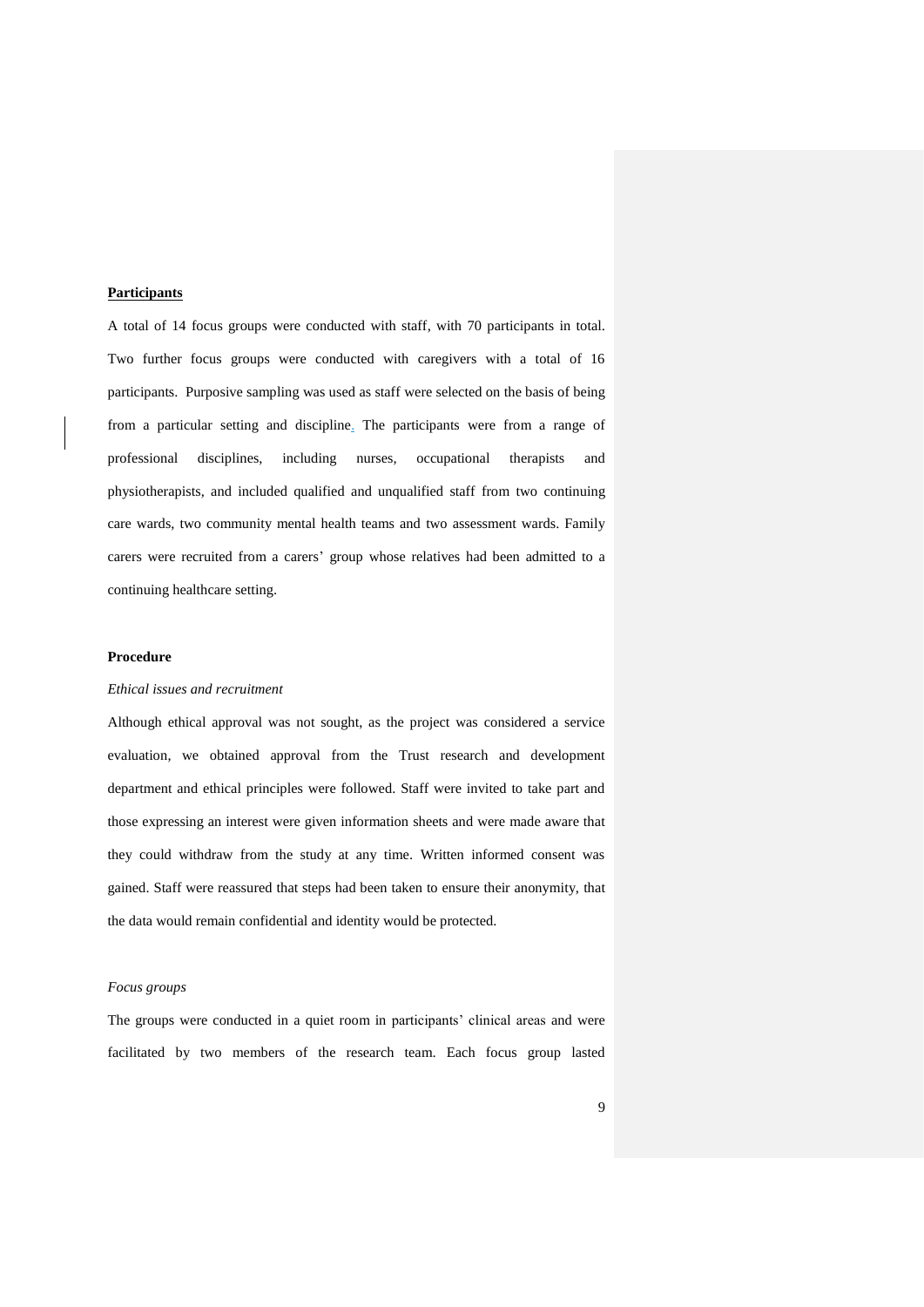approximately 45 minutes. Key areas of discussion included current roles and skills, gaps in skills and knowledge, experiences of previous training and suggestions for improving training outcomes. The focus groups were audio-recorded, anonymised and transcribed verbatim.

## **Analysis**

 The aim of the analysis was to identify key themes arising across the 14 focus groups to gain understanding of staff experiences and perspectives around necessary competencies, learning and skill development. We achieved this by carrying out an inductive and interpretive analysis of the scripts, combining the methods of thematic analysis (Braun & Clark, 2006) and those of IPA (Smith et al 2009). The initial steps of analysis were reading and re-reading the text to gain familiarity with the material; assigning codes which captured the meaning of sections of the text; integrating these to draw out themes; and identifying clusters of themes and giving them descriptive labels which were often drawn from the participants' own words (e.g. "ways of learning" or "feeling misunderstood"). These steps are common to both inductive thematic analysis (Braun & Clark, 2006) and IPA (Willig 2001). In the process of analysis, we paid attention to underlying meanings implied in participants' language as well as superficial content. In order to identify major themes that were common across the large number of focus groups, as well as to develop some idea of the differences between professions, we drew from IPA's idiographic emphasis. Thus we constructed a summary table of themes, together with illustrations of each theme, for each focus group. Comparing these across the 14 groups, emergent themes that appeared more commonly in the accounts of particular grades of staff or professions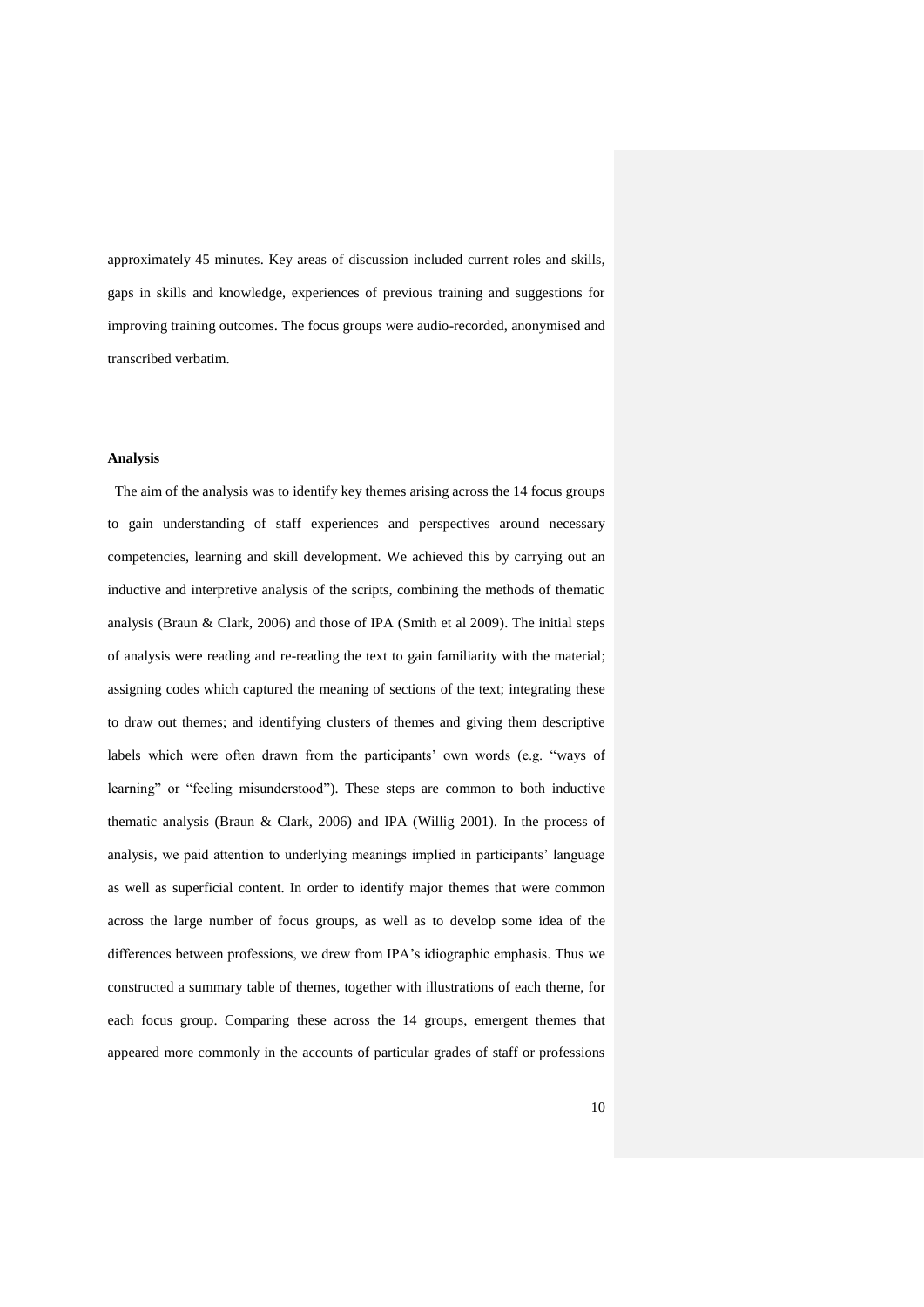were exposed. This comparison allowed us also to generate a list of master themes to reflect common experiences across the whole sample (Smith et al., 2009; Palmer et al. 2010). Data from the two focus groups with carers was separately analysed using the same approach.

### **Findings**

The aim of the research process was to explore the participants' lived experiences, making sense of these to gain an understanding of skills development for the provision of person centred care for people with dementia. Five themes emerged from the analysis of staff focus groups: competency based skills, beliefs, enablers and barriers and ways of learning. Each of these will be discussed in turn.

#### Competency-based skills

At times the participants struggled to define the core skills they use when working with people with dementia. Although they felt confident in providing care, they seemed to find it difficult to define the process, perhaps because it had become automatic and engrained. This is demonstrated in the following extract:

"*Sometimes when you work with a specific group, you take your skills for granted don't you? It's kind of natural, it's like second nature and then when someone says what do you do, it seems so natural, it's hard to exactly explain what you do*" (Occupational Therapist, FG 9).

When discussing specialist skills the focus group participants described being able to draw on reasoning, problem solving and observational skills (for example,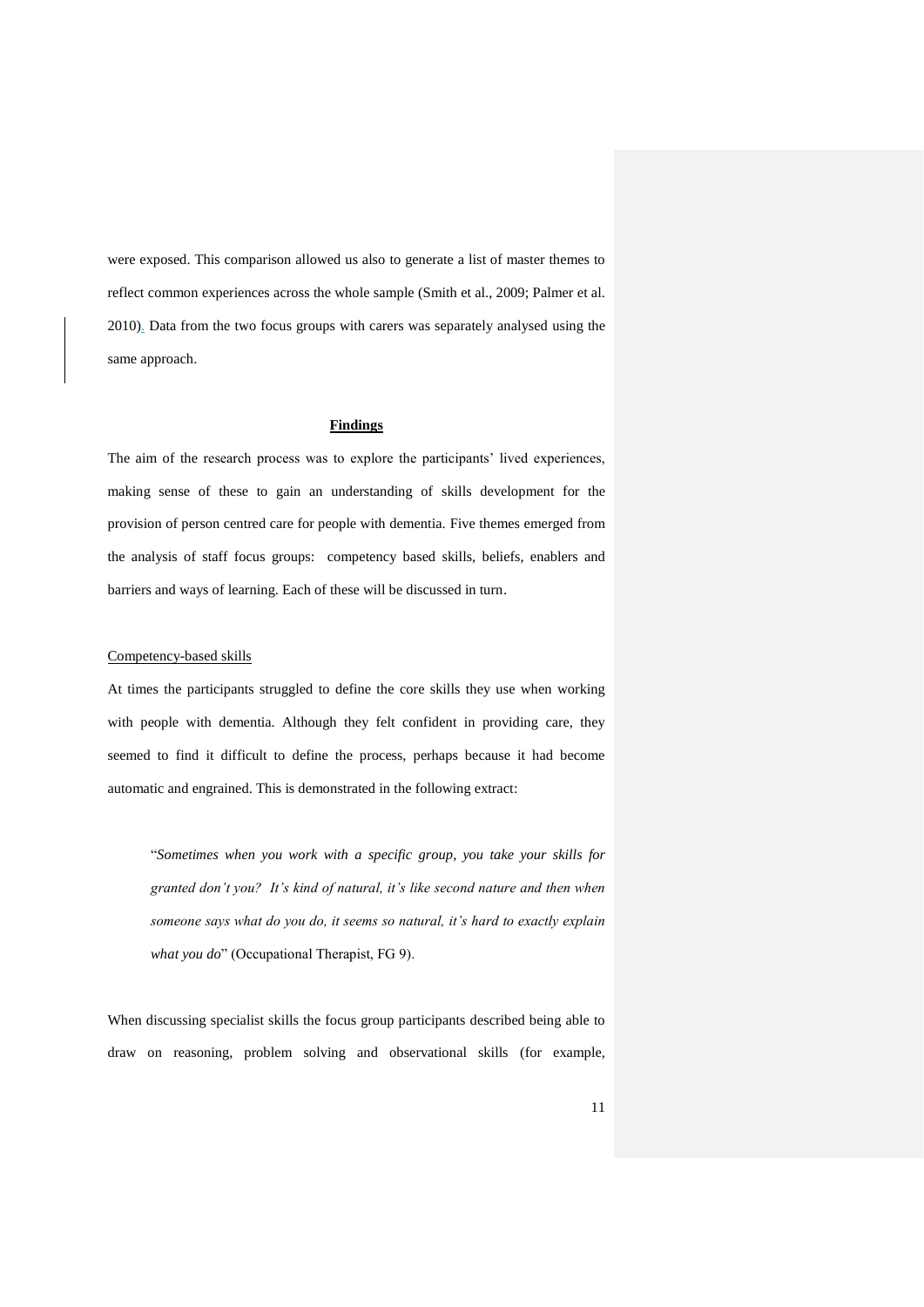understanding behaviour as a form of communication of unmet need). Depth of knowledge and the ability to apply this in a meaningful way to a range of situations were also seen as important. Teaching, consultancy and sharing knowledge with other colleagues, carers and families also emerged as an important part of the specialist role:

"*I think we are very good at sharing information with the carers and explaining basic things with them in a way that they understand. Where, perhaps other people might think that they already know about it, or they have heard it before when actually nobody has took the time to sit down and explain*" (Physiotherapist, FG 14).

Differences between professional groups emerged from the analysis. In contrast to other disciplines, nurses tended to talk about their competence in generic core skills, such as communication, basic counselling skills and flexible approaches to personcentred care rather than profession specific skills. In some focus groups the nursing staff referred to their competence in terms of practical tasks. Examples of these tasks included: "*Depot injections, administering medication, organising the unit and supervising doctor's reviews, etc.*" It is important to acknowledge that some of these tasks may be profession specific. Nurses working in more specialist or advanced roles such as community psychiatric nurses (CPNs) identified assessment, liaison and risk assessment as key skills.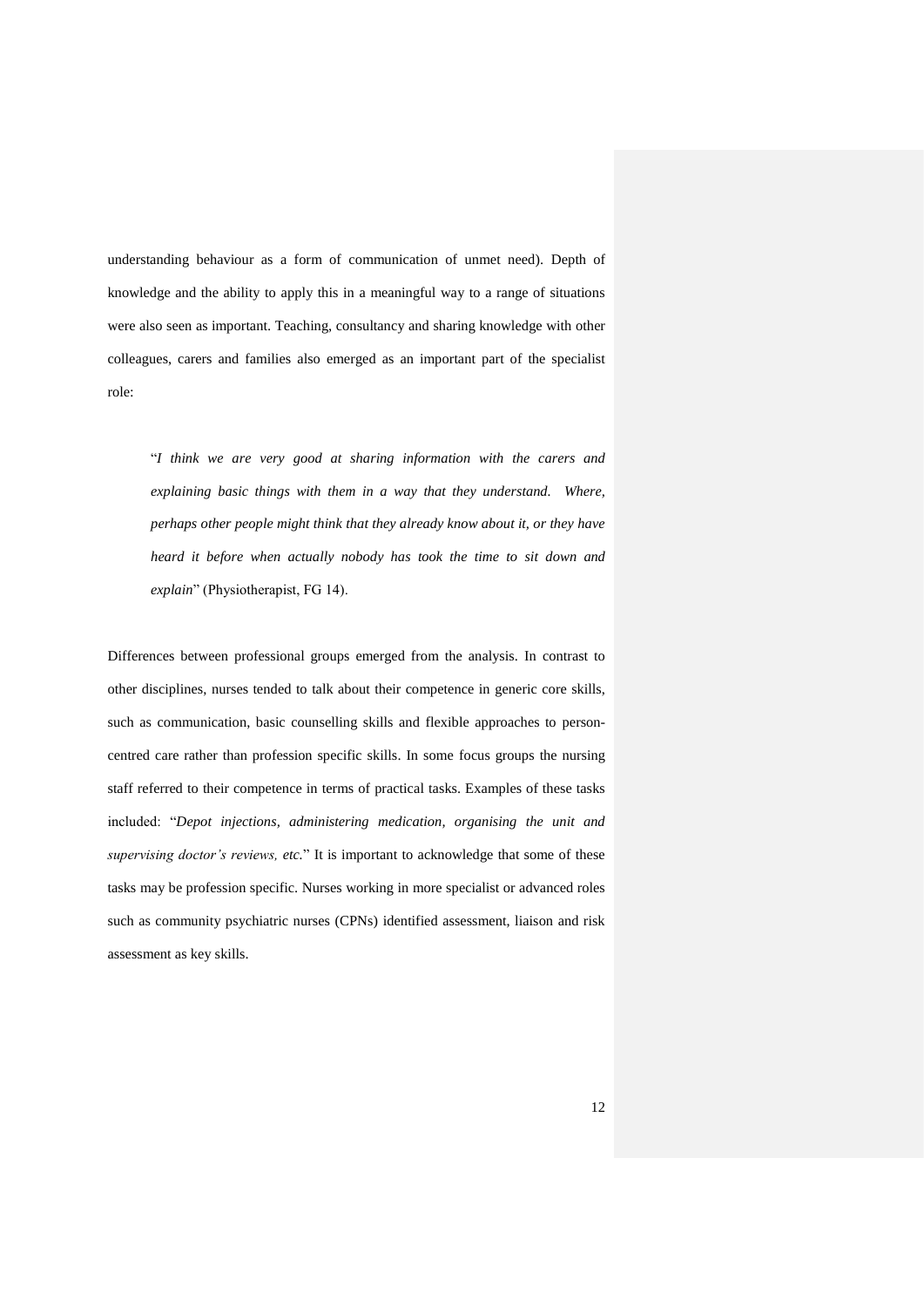The Health Care Assistants (HCAs) perceived themselves as specialists in managing perceived challenging behaviour and carrying out interventions around personal care. This was recognised by the trained staff:

*"The fact that they spend so much time on the floor and you know, they are involved in a lot of personal care with them and they are observing them throughout the day. I think they are very, very good at picking up changes in people. You know, it's not necessarily people saying that they feel unwell, but just a general change in demeanour or you know, they are very good*." (Nurse, FG 4).

Allied health professionals were much more confident in articulating the specialist elements of their role. Occupational Therapists, for example, were clearly able to define discipline specific skills such as knowing how to work with activity and occupation, the retention of functional abilities, enhancement of capabilities and social integration. In contrast, nurses reported feeling unclear regarding the remit of their role. They described it "*as a bit of this and a bit of that*" or even "*General dogsbody….taking charge of the ward*". This seemed to be associated with a lack of professional confidence, the word "*dogsbody*", for example, giving an impression of being in a lowly position. This is also reflected in the quote below:

*"I think that our sort of accountabilities has gone up and up and yet our ability to make anything happen has gone down and down. Our status, in any group, I think we are probably… you know, well I think we don't have any status in any conversation compared to O.T ,and psychology. I often feel that,*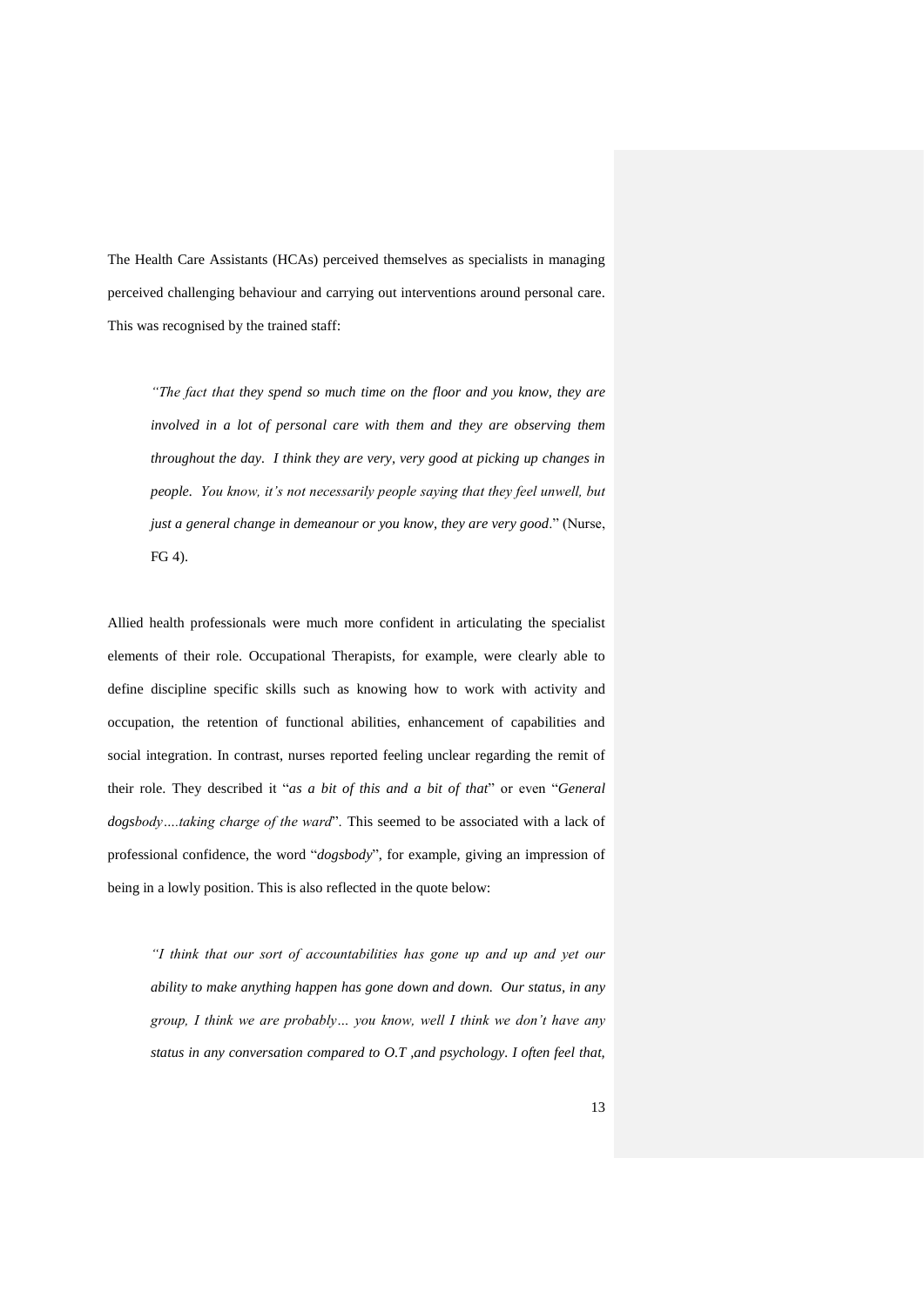*I don't know if you feel very side-lined and as though your input isn't particularly… Do you ever get that feeling?"* (Community Nurse, FG 5).

In addition to talking about skills or areas of knowledge, participants identified a wide range of qualities or attributes which they felt were essential in the delivery of personcentred care (PCC). These included attributing value to people with dementia, respect for subjective experiences, a non-judgemental approach, patience, an emphasis on seeing the person as a whole, enabling and empowering the individual with dementia and taking a person-centred approach.. The participants commonly used terms such as "*communication*"…"*respectfulness, calmness and dignity"*.

# Beliefs

The belief that skills for person-centred care are "*built in*" or "*implanted*" was a theme in ten out of the sixteen focus groups. This belief, shared by all levels of staff, potentially challenges the idea that PCC can be taught. Although the participants here tended to identify themselves as having "*natural*" abilities, the belief could be undermining to others perceived as needing to learn how to be person-centred. Many of the participants found it difficult to articulate, place or conceptualise their skills thus the idea of an "indefinable something and "*magical touch*" emerged.

"*I think it's fair to say that the majority of staff have got it built in already otherwise they wouldn't be here. The caring bit is built in or you could say already implanted*" (Health Care Assistant, FG 3).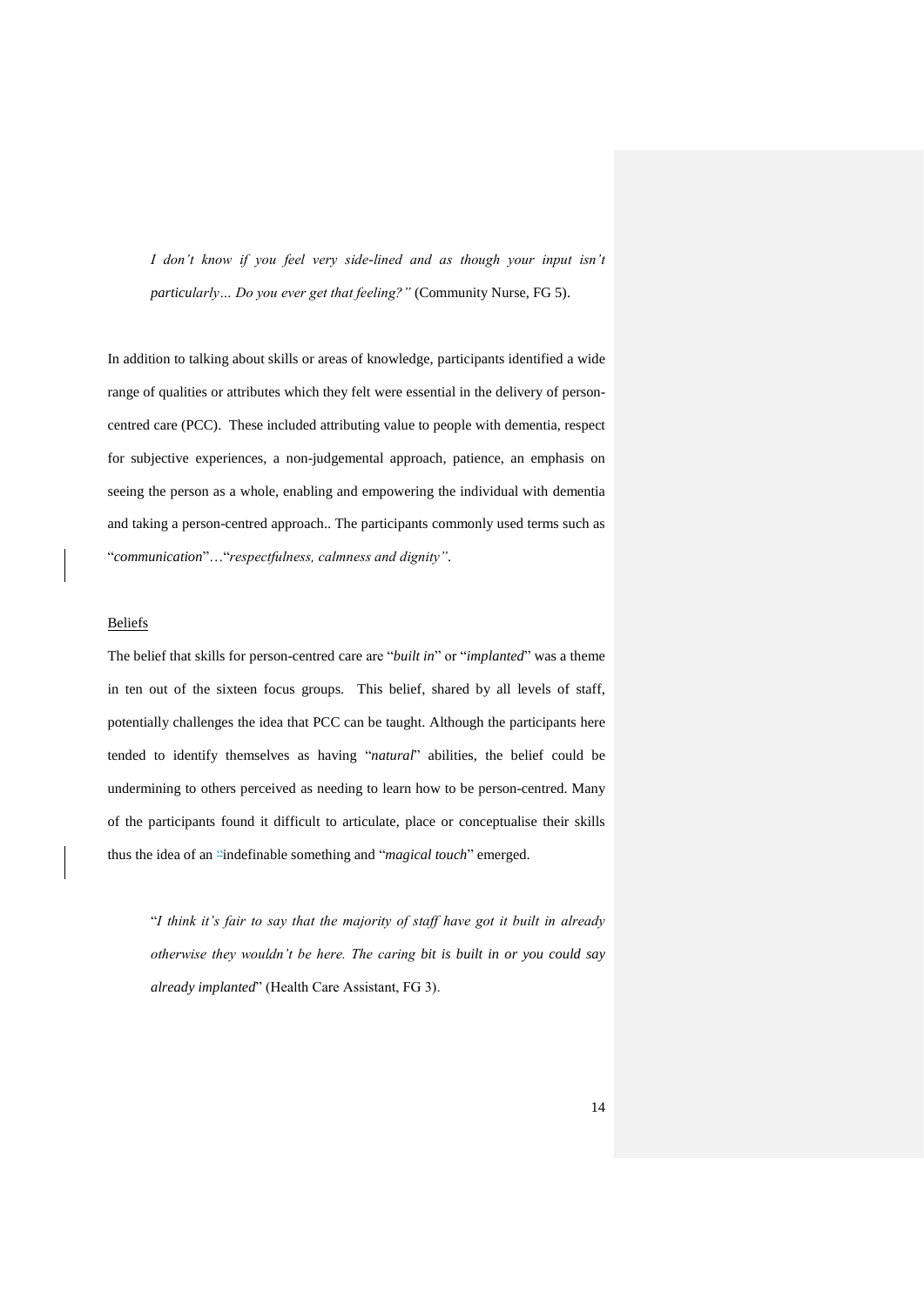"*I question how much you can teach somebody…. They can all sit here around this table saying exactly how they should behave, and they go out there and behave exactly the same way they were. And there are people who never do a patient centred care course that are fabulous with the patients. So I do wonder how much you can actually teach somebody"* (Unit Manager, FG 3).

"*We tend to meet the needs and the patients are so different in our environment than when they were at the other place. So we probably have some kind of magical touch*….."(Health Care Assistant, FG 3).

Nurse managers and health care assistants shared the belief that caring abilities are 'natural', but this belief was not shared by allied health professionals who focused more on their skills and the competencies required to carry out their roles.

### Barriers and Enablers

Participants spoke of a number of barriers to the provision of person centred care (PCC). Some participants felt that they had adequate knowledge and understanding of PCC approaches but were unable to provide PCC due to lack of time or inadequate staffing. In their view, it was not a lack of knowledge which meant they could not deliver PCC but other factors over which they had limited control. Participants seemed to feel that providing PCC would take up too much time. This is demonstrated in the following extract taken from a focus group conducted within a continuing care unit: *"It's difficult to implement it, you know you want to spend time with each client but you know time doesn't … allow you…" (*Nursing Assistant FG 3).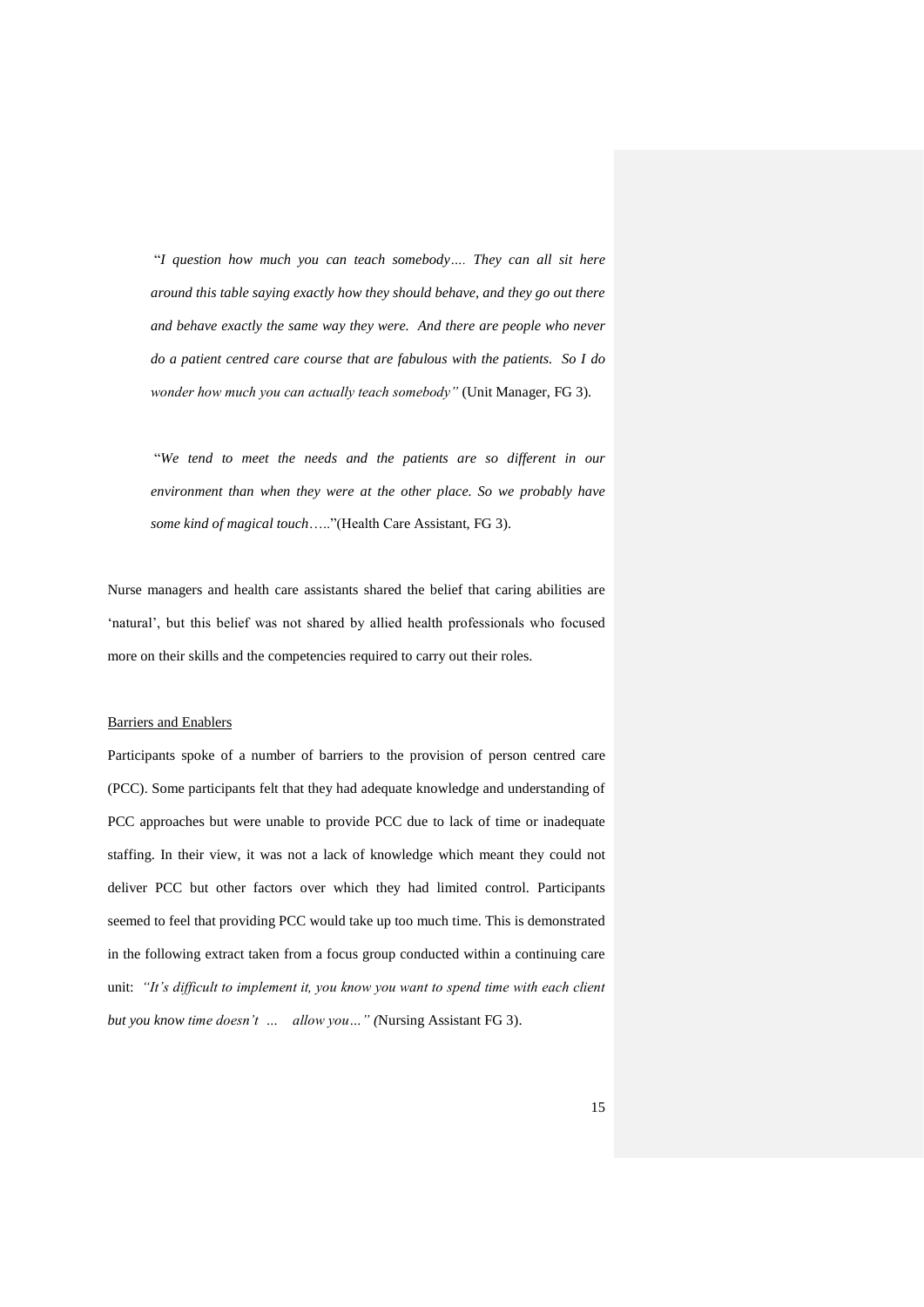Some described the very pressured environment in which they felt they worked:

*"Because they need to be fed and everything. It's very difficult when you've got 18 dementia patients up, down, round and about, and you are trying to gather them altogether and you know, probably just 3 of us. One's shouting, one's trying to sit down, one's wandering... maybe…and you have to go and get him and you feel just whoa!!"* (Nursing Assistant, FG 3).

The participants felt that if they set aside time for PCC this would mean they would not have enough time to complete essential tasks. PCC was therefore seen as a separate task or activity rather than as part of a holistic approach which could co-exist with other activities. This is demonstrated in the following extract, in which the participant is explaining her view that true PCC would involve letting some residents stay in bed until they chose to get up; however, the set dinner time means that this is not possible, as if she left the residents in bed they would miss their meal:

*". We just haven't got the time to do that* [PCC]*. I'm afraid you know we do go in and if they are asleep we might go back and leave them till last but they need to get up all in one swoop. There would be nobody up for dinner."*  (Nursing Assistant, FG2).

The HCAs and nurses in particular felt at times that they lacked control, had a low status within the organisation and that their role was undervalued by more senior staff.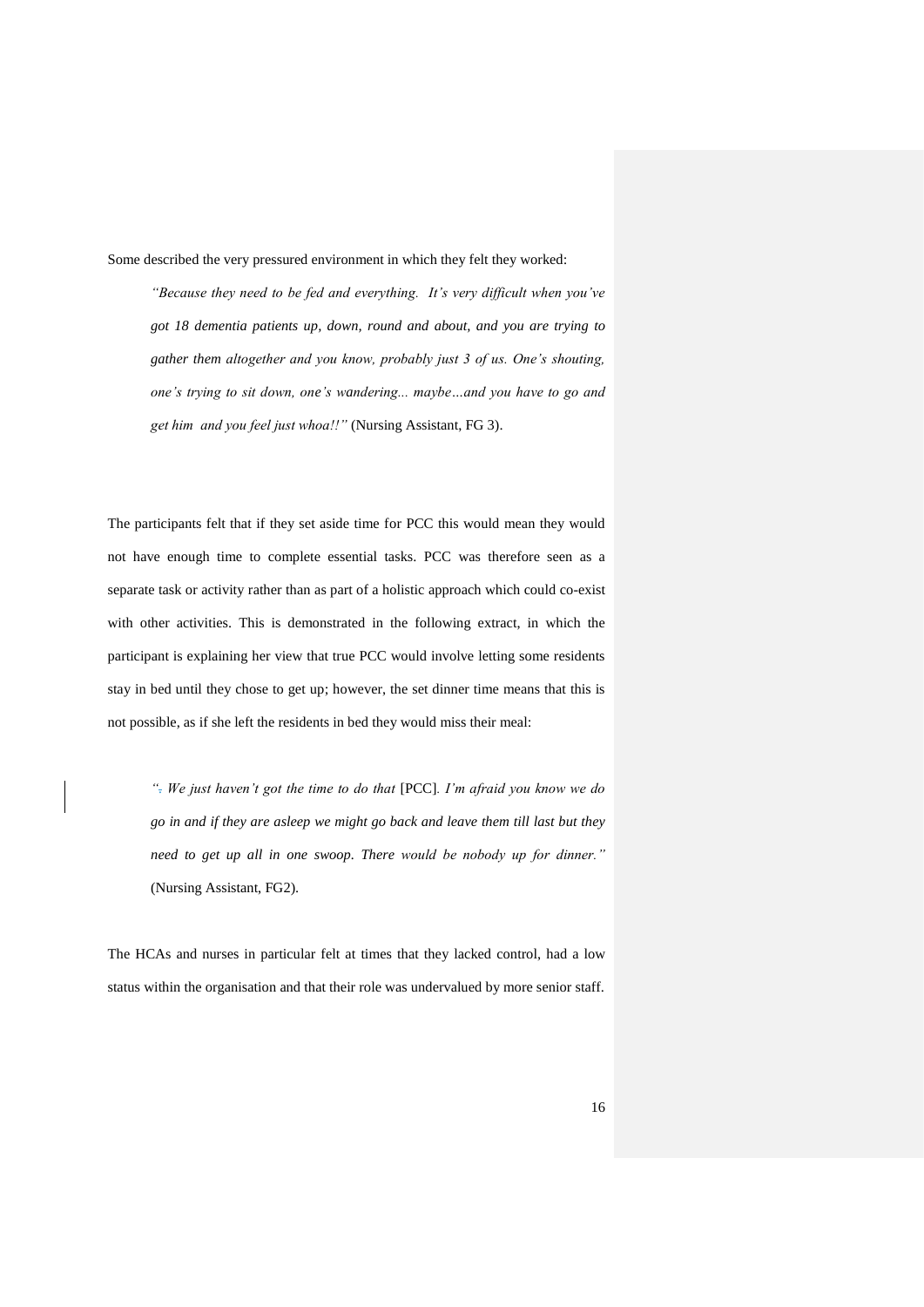*"You care about the clients on a one-to-one, but about the work environment and that…you're like…oh, I don't care, I'm just coming to work. You've got no passion for it and that's what happens. You start losing your passion when people don't listen to you and that really gets you down"* (Nursing Assistant, FG 4)*.*

Participants perceived the environment as stressful and challenging. This was attributed to a number of factors, such as not feeling valued, time restraints, working with signs of distress and the emotional labour of "*counselling", "advising, negotiating between individuals and other patients/family/the outside"* and generally *"comforting people through illness, fear and upset*."

A number of factors that might enable PCC were also described including mutual support from colleagues, job satisfaction, and connections with individuals with dementia. The participants frequently spoke about the strong emotional ties which they developed and "*we care*" was a major theme throughout the focus groups. Mutual support from colleagues was viewed as an important source of job satisfaction. The participants also perceived mutual support as an important means of managing stress. Participants who reported high levels of job satisfaction appeared to find "*joy*" in their work, looking for rewards in caring. This was accompanied by feelings of self-esteem and vicarious happiness: "*To see them happy, it kind of gives you know. It, you've done something you have given something back, sort of thing. That thing you need."*(Nurse, FG 3).

# Ways of Learning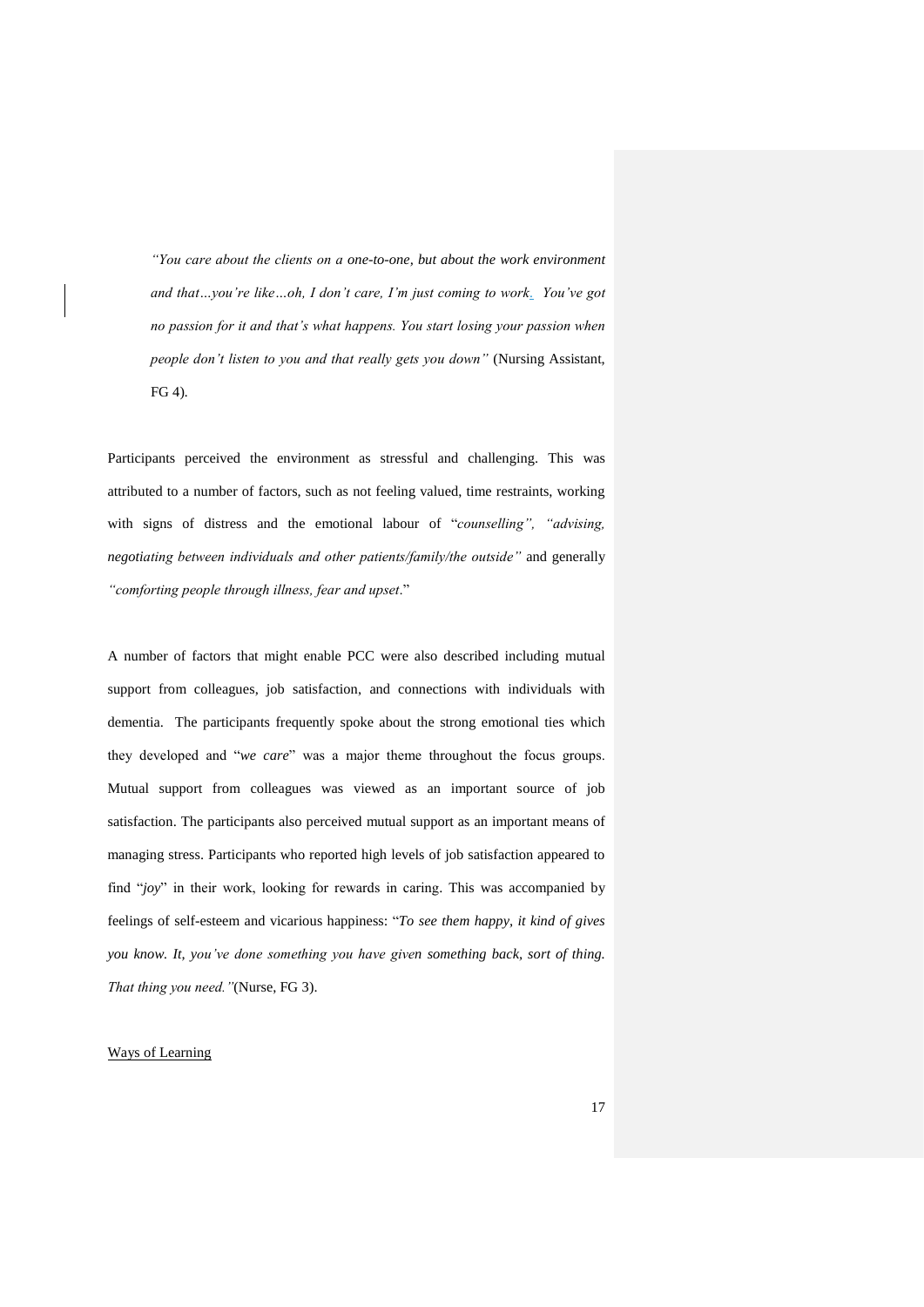Participants valued learning from experience and learning by doing. Staff described how they had learnt their skills "*on the job*" usually through working with more experienced staff. Participants looked for positive role models, staff who they could look up to, who they identified as "*trainers*". On occasions negative role models were identified who "*get the job done quicker*". Positive role models or "trainers" appeared to be people who were very experienced ("they had done it for years") -and who expected a lot from themselves and others ("*expect high standards*"). They were also perceived to "*have got it*" in terms of being person centred. This is demonstrated in the following extract:

> *"It's a god send to be fair. They know what they're doing, and you can watch 'em. There's no point just watching them once or twice, you've gotta really watch them. You gotta think oh I'll do that next time, or I'll do that next time you know.*." (Nursing Assistant, FG 2).

Some nursing assistants seemed to have little regard for qualifications or training. Formal training was viewed as unnecessary and resistance to it was strong. The nursing assistants felt that they had been trained already by the "*trainers*". Some also felt they knew more than external trainers as they worked with individuals with dementia everyday. They claimed that the way practices were taught in the classroom did not "*fit*" with their daily work and felt that the external trainers were out of touch with the "*real world*" describing them as "*outsiders*". This can be seen in the following extract: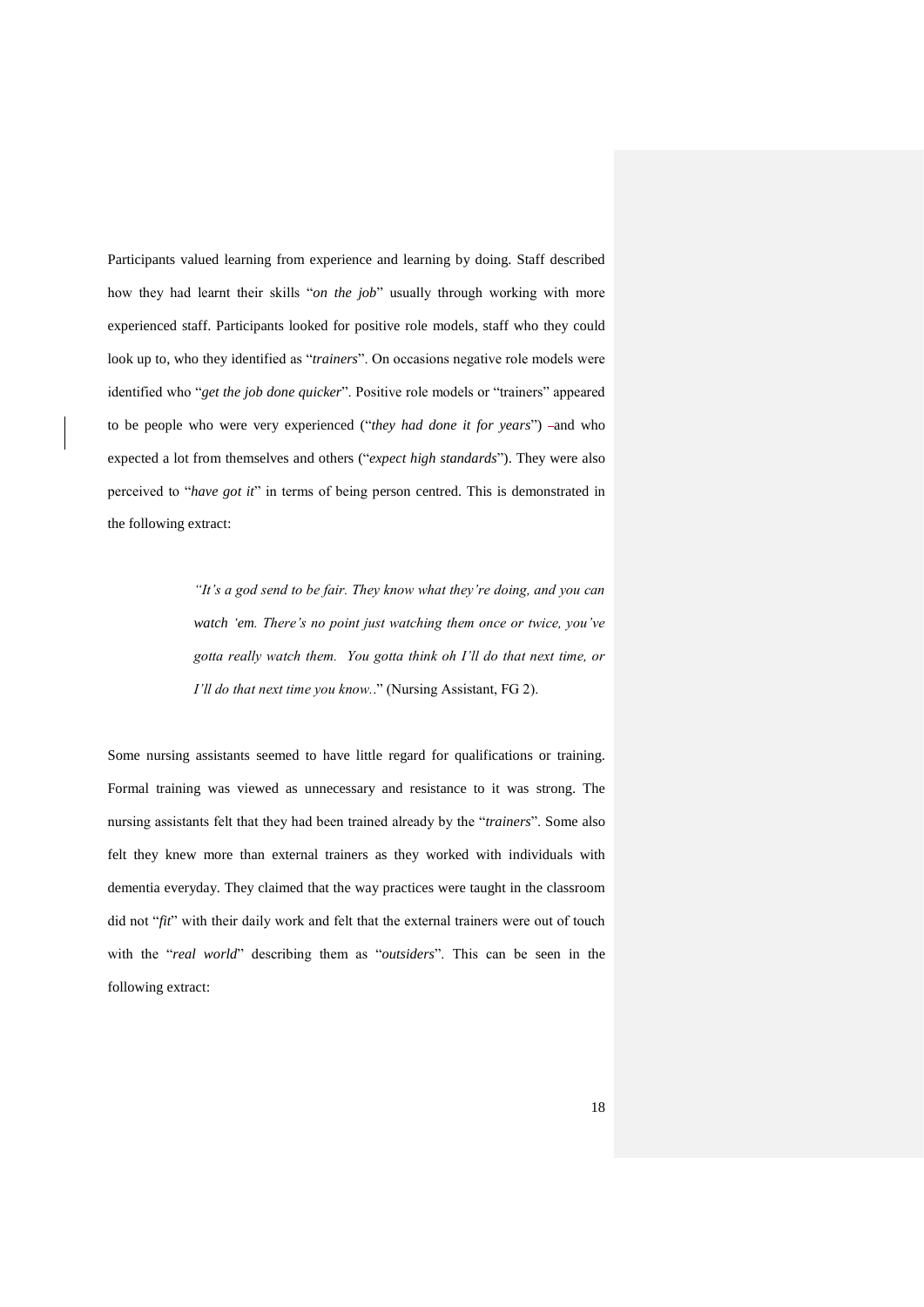"*Like I said it's not effective on the actual unit, it's ok from the classroom on the board where they've got all their information from the Internet. But they need to come and do it for real, because you don't…..You do role play on a course, it's totally different in the ward……Because when you role-play getting them up, they don't start biting, or punching, or kicking"* (Health Care Assistant, FG 4).

#### *Findings from focus group with family carers*

Three themes emerged from the focus groups conducted with family carers including "a caring nature", approach and kindness and patience.

The carers' views echoed many of the themes identified in the focus groups held with staff. They valued those staff who they perceived to "*have got it*" in terms of being person-centred. Carers described nursing as a "*vocation*" and felt staff needed to have a "*good heart*" and a "*caring*" nature; *"It's a vocational job. You have either got a vocation to do this. I think a lot of people just do it to earn money and some people do it because they love it"* (Carer, FG 16).

They also identified approach as key; one carer described the staff as having "*winning ways*". When asked to elaborate she explained how staff "*can read the patients*…, "*understand that they are all individuals"*. Another carer described staff as having a *"knack"* in using their experience and skills to de-escalate situations. Carers perceived that a person centred approach involved the ability to listen and understand, create a warm atmosphere, and demonstrate respect and empathy. "*Kindness*" and "*patience*" were also identified as important qualities. Family carers' beliefs reflected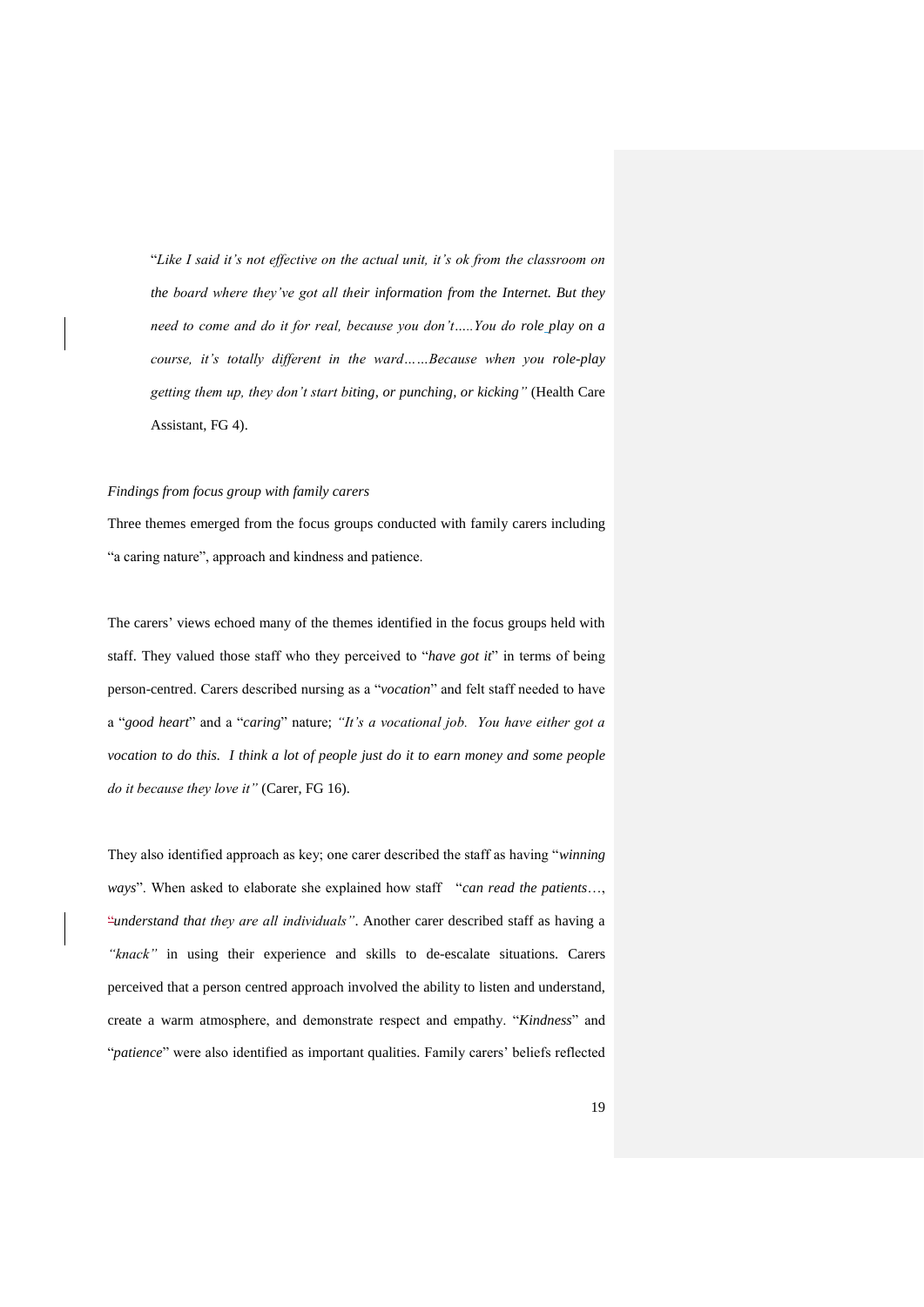those of nurses, in feeling that a caring nature comes from the heart rather than from training.

## **DISCUSSION**

The focus group conversations seemed to reveal that staff believed that the skills for person-centred care were built in and could not be taught. This was also a belief held by family caregivers, who felt that nursing is a vocation. In addition, some groups of staff found it difficult to identify their skills and thus the idea of "magical touch" emerged.

### *Unconscious competence*

The findings illustrated that participants, particularly nursing staff, frequently found it difficult to identify their specialist skills, although a wide range of skills and in-depth knowledge regarding working with people with dementia was evident during data collection. This combination of evident knowledge and lack of awareness of it seems to illustrate "unconscious competence". The conscious competence model posited by Maslow (1940) includes stages of learning, progressing from 1. Unconscious Incompetence (you don't know that you don't know something), to 2. Conscious Incompetence (you are now aware that you are incompetent at something), to 3. Conscious Competence (you develop a skill in that area but have to think about it), to the final stage 4. Unconscious Competence (you are good at it and it now comes naturally). Compared to the other professional groups interviewed, nursing staff found it harder to articulate the nature of their professional role. Similarly, Hurley (2009) found nurses lacked a distinctive professional identity, sharing overlapping skills with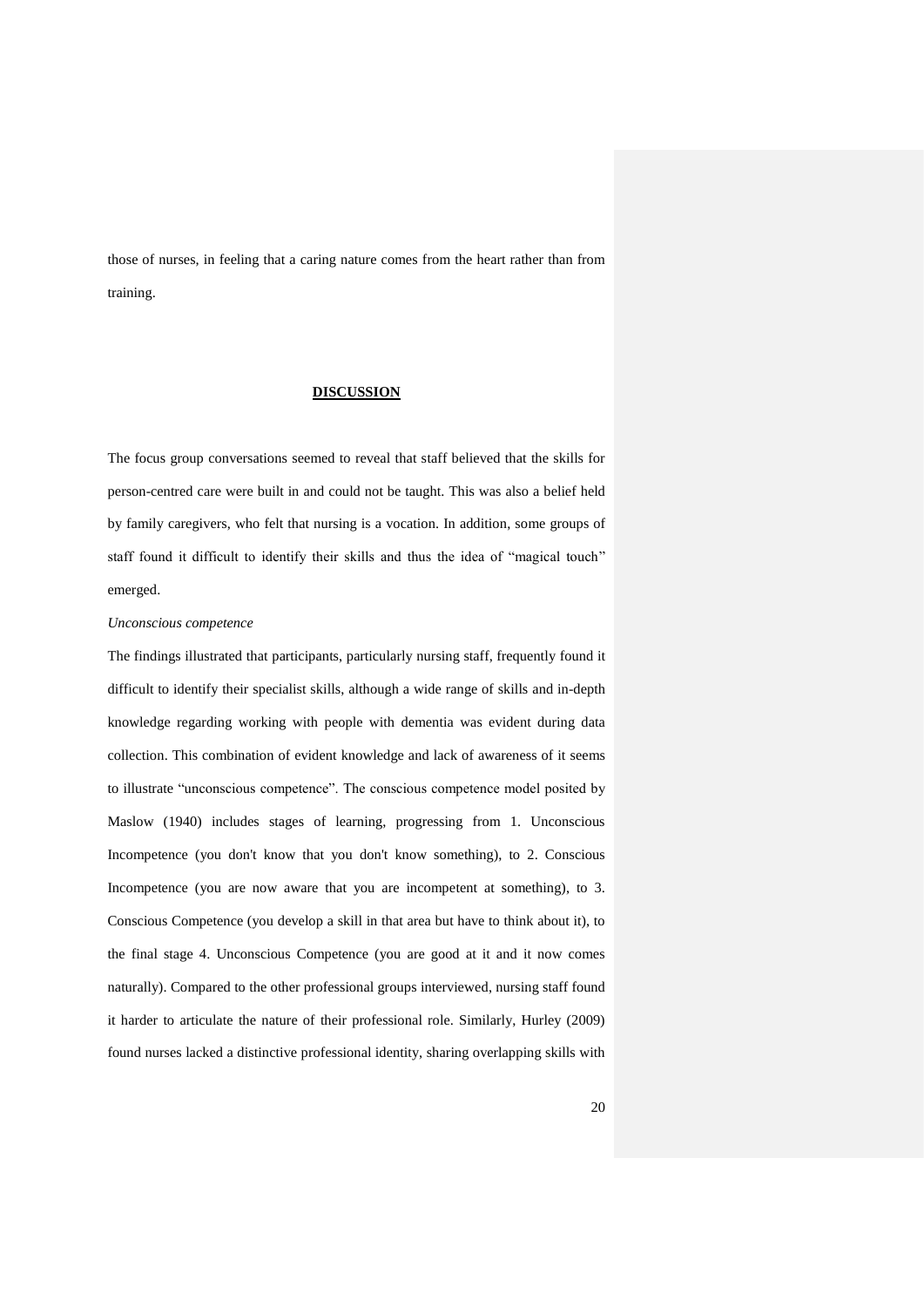other professionals, but identifying pride in their unique ability to carry out a wide range of skilled functions. Thorsteinsson (2002) deconstructed the idea of the 'magical touch' of nurses, identifying instead that this embodies attributes such as kindness, and a good attitude and manner, as well as clinical competence.

## *Professional confidence*

Lack of professional confidence was an issue for some individuals particularly those from nursing backgrounds. Professional confidence is associated with having the confidence, belief and ability to do your job effectively (Adams, 2008) and is related to being able to make decisions independently and being open to new ideas or evidence (Cowen and Moorhead 2006). This appears to be related to the concept of self-efficacy which describes a person's belief in their own competence (Bandura, 1977). This may be an important variable because it affects students' motivation and learning (Dinther, Dochy and Eggers, 2011). There is a lack of research evidence exploring issues of professional confidence and models for its development, although Watson, Hockley and Dewar (2004) demonstrated that nursing staff, who acquired additional knowledge of interventions developed new confidence in their role. Nolan (2000) conducted focus groups with 50 nurses, from which they concluded that nurses feel "disempowered". Elderly care nurses may delegate personal care to lesser status workers particularly in settings such as continuing care, thus making contact care work a marginal part of their role. This in turn may underlie the HCAs' attitude that they know how to work with people with dementia better than those who are assigned to teach them. Chesser-Smyth and Long (2013) identified a correlation between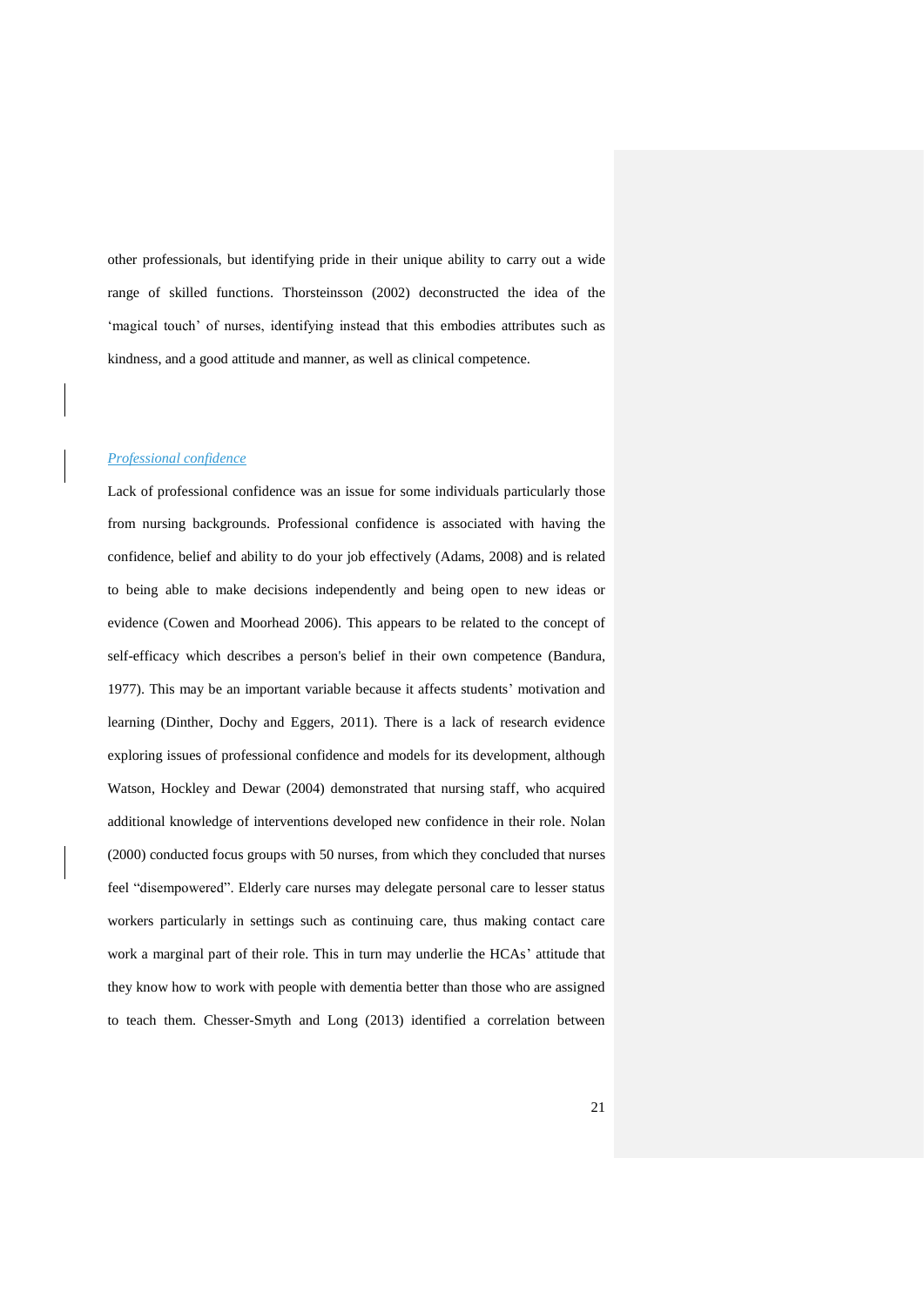professional confidence and competence, indicating that nurses who were selfconfident also carried out care more effectively and achieved better patient outcomes.. *Barriers and enablers*

Staff identified barriers and enablers to good practice. Perceived barriers included staff shortages and time pressures and the culture of the organisation, this being consonant with the conclusions of Perry et al. (2010) and Visser et al. (2008). Lack of role clarity and professional confidence, as well as stress, burnout and emotional labour were also identified as barriers. In addition, some of the comments made by staff revealed that they thought of PCC as being an additional, time-consuming demand on their time. Enablers included making connections with people with dementia, mutual support and job satisfaction. The findings suggest staff value learning from experience, learning by doing and learning from each other.

**Commented [JO1]:** I think this needs linking to the studies in the intro which show the importance of organisational factors. I'll nportance of organisaitional factors. I'll usggest how.

## *Ways of learning:*

The participants spoke of finding it difficult to translate and apply class room learning to their practice. This is a central issue for teaching and curriculum design. The value they placed on learning by experience support the use of approaches based on active and experiential learning and also the use of problem-based approaches to learning delivered in the clinical area.

The findings suggested staff valued pragmatic learning or "learning by doing" as a means of gaining knowledge from observation and experience. Experiential learning is learning through "reflection on doing" and focuses on the learning process for the individual and complex information processing (Palmer and Kimchi, 1985). Kolb (1984) developed a theory of experiential learning known as the Kolb cycle, learning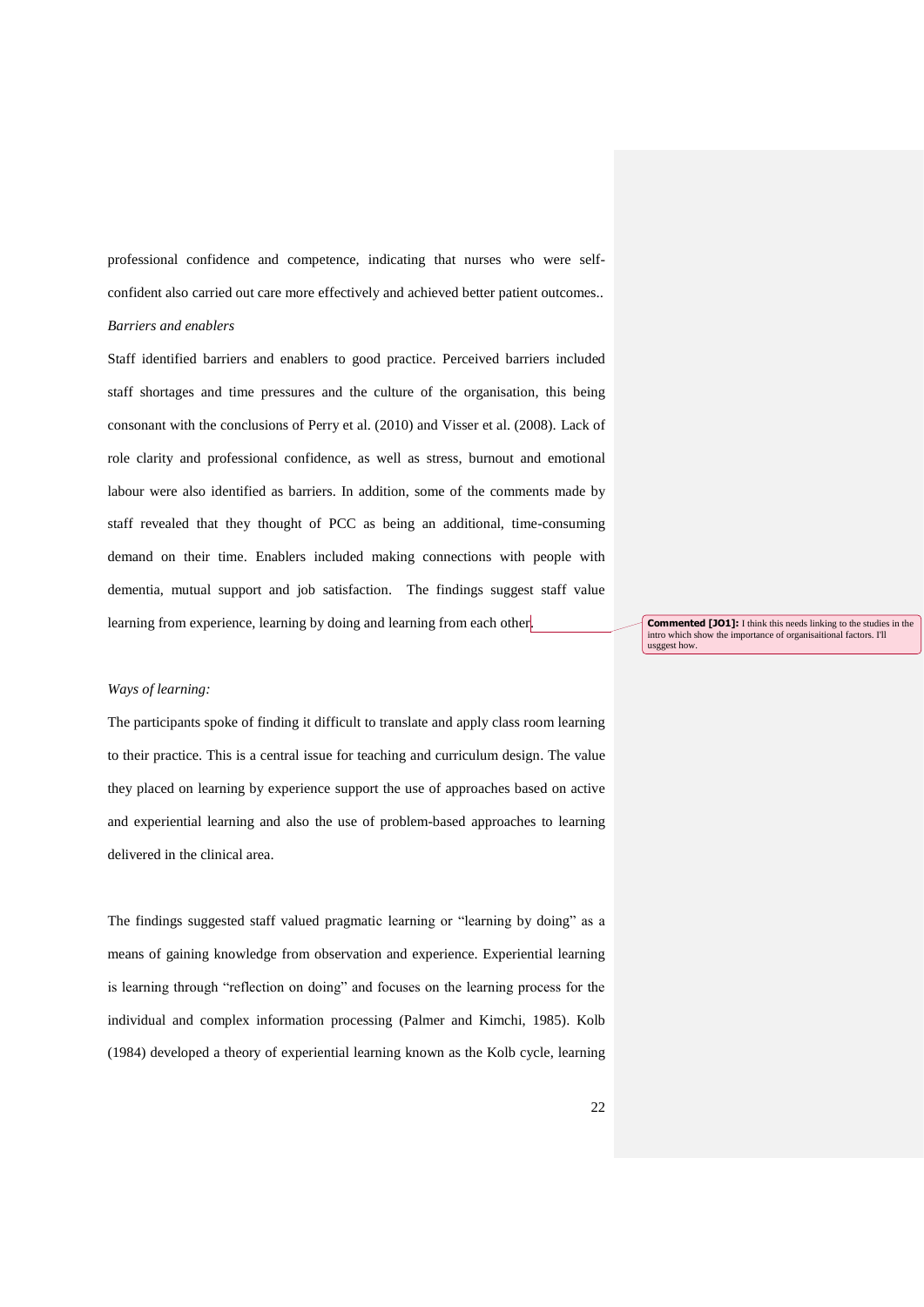cycle or experiential learning cycle. This characterises how experience followed by reflection, can lead on to understanding, which results in changes in action that improve competence.

Androgogical theory suggests participants who are offered an opportunity for experiential learning have life experience to draw on, take a problem solving approach, perceive themselves as self-directed and are orientated to fulfilling social roles (Knowles 1984). This pragmatic approach appears to facilitate deep learning as opposed to superficial learning. Deep learning is characterised by the learners' active engagement with the subject matter which leads to the internalisation of new knowledge (Gibbs, 1992) as the information is actively processed (Lehrl and Fischer, 1990). Deep learning is promoted by being able to transfer knowledge from the specific to the general, relate new information to old, generate high quality inferences and exhibit integrated problem solving plans. This is different from a superficial approach which is characterised by memorisation of information and procedures. Examples of this appeared when staff used terms associated with Kitwood's (1997) observations of poor practice such as "objectification" or "malignant social psychology" without understanding the underlying concept of the social construction of the experience of dementia.. The language used in the focus groups indicated that some staff objectified the patients, so even though they were clearly familiar with the language of PCC it would appear that they did not understand their fundamental meaning, in order to apply this to their everyday practice. Indeed Fook and Gardner (2007) note that being exposed to, or knowing, a theory does not necessarily mean that it is integrated into functioning and action.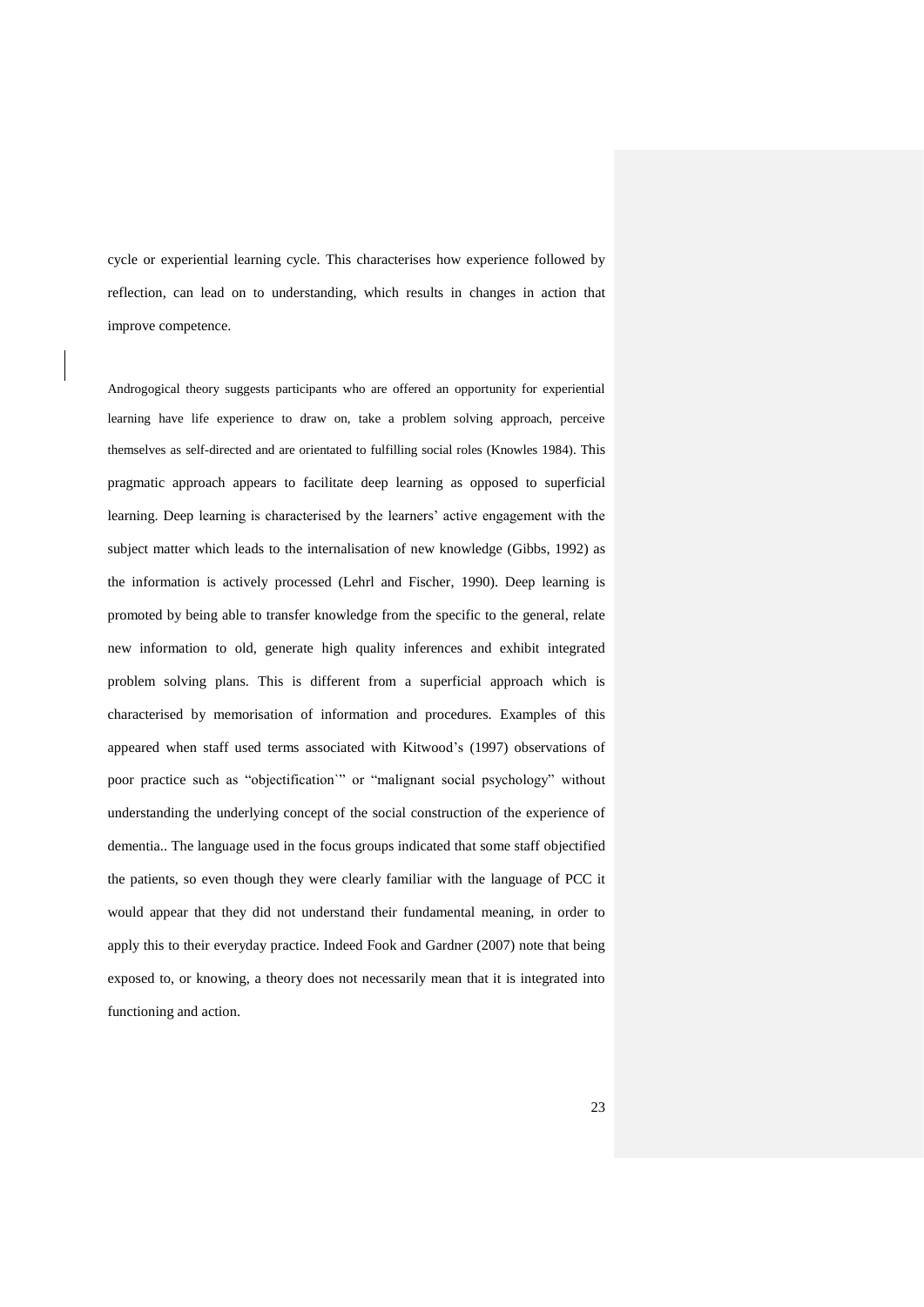Staff identified mutual support and learning from each other as enablers in terms of delivering PCC and as an important means of managing stress and emotional labour. The staff identified their own "trainers" within the clinical area. Those perceived as trainers were experienced, expected high standards, and were perceived by others to "have got it" in terms of being person centred. Vygotsky's (1978) theories stress the fundamental role of social interaction in the development of cognition, and view interaction with peers as an effective way of developing skills and strategies. Vygotsky's work suggests that learning occurs during situated activity or in authentic settings and that learning, thinking and knowing arise through collaboration with others (Samaras and Gismondi, 1998). The prominence of teamwork in the findings of the focus groups implies that there would be advantages from providing training in the clinical area as this ensures goals and learning are shared by all members. The principles of social learning theory include that people can learn by observing the behaviour of others (Ormrod,1999). Thorsteinsson (2002) found that modelling caring behaviour can possibly perpetuate caring behaviour in others.

# Strengths and limitations

Respondent validation (Appleton, 1995) enhanced the credibility of the study as the lead researcher returned to participants to summarise and confirm the themes. The staff reactions were very positive and the group frequently used terms such as "You've got it" and "That's right", thus confirming plausibility and transparency (Reid Flowers and Larkin 2005). In addition two colleagues (JO,PB) reviewed the transcripts from the focus groups and suggested their opinion of emerging themes.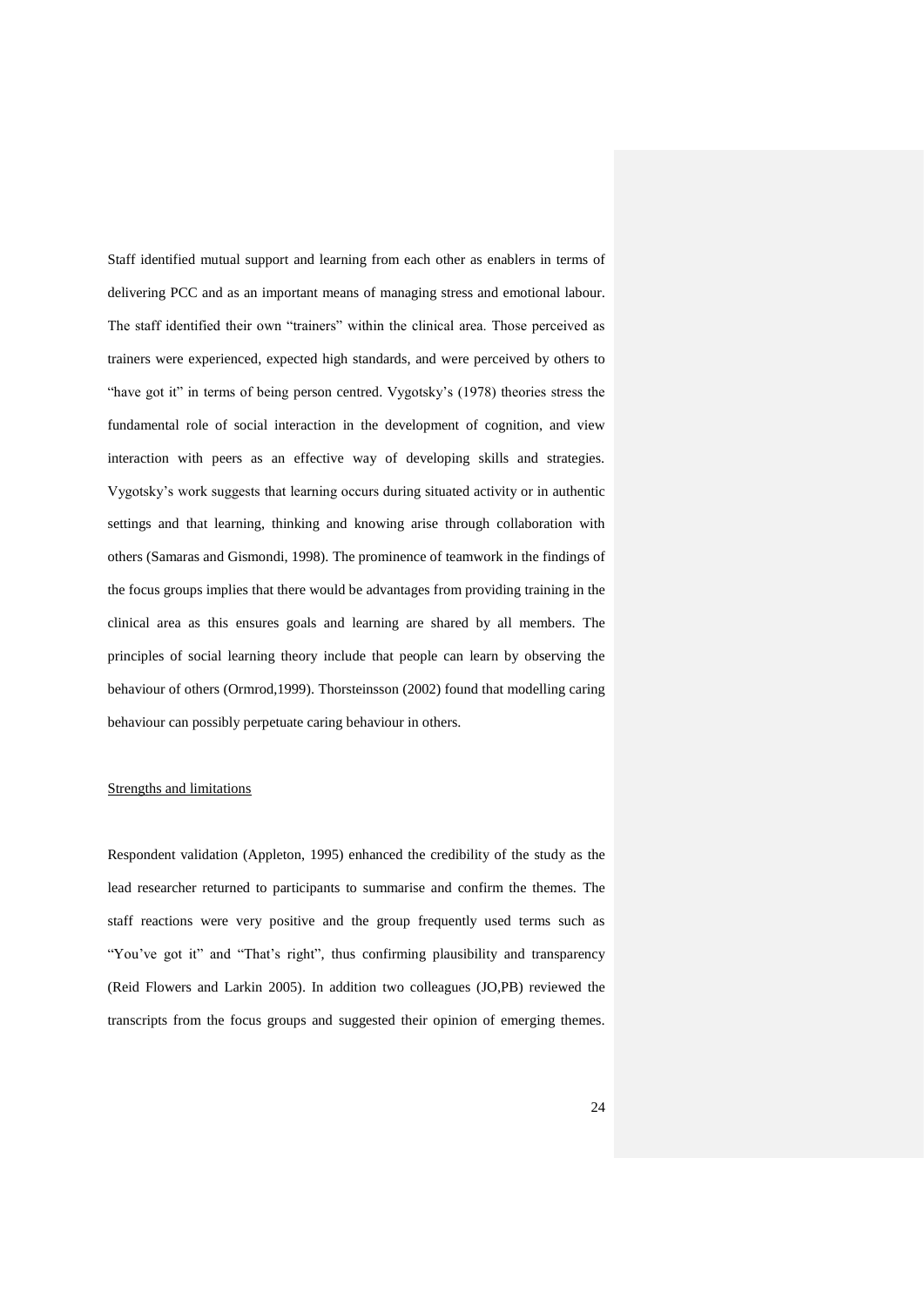There was no opportunity to carry out a validity check with carers due to time constraints related to the needs of the funding body.

Participants appeared to be open and honest about their experiences and to feel comfortable discussing difficult and sensitive topics such as serious incidents of violence and aggression. Therefore disclosure seemed to be enhanced rather than inhibited through the presence of other participants. As the researchers had worked within the organisation in a number of roles, they already had predetermined ideas about what staff might consider useful in terms of training. Therefore the process of "epoche" (Giorgi, 1985) was adopted in which the researchers consciously put aside preconceptions and reflected on their ability to do this. The research could not be undertaken elsewhere as the focus was established by the funding body who agreed to pay the Trust to undertake the project. Although a wide range of professionals were included, it was not possible to recruit medical staff to take part in the focus groups.

### **Conclusions**

The findings suggest that staff believe they learn through experience, doing and modelling themselves on peers who they perceive as having high standards, extensive experience and natural ability. This focus on the importance of experience and natural ability means that staff tend not to value classroom learning. They also feel that trainers do not value their experience or appreciate the skills that they have developed through their practice. Indeed, they expressed the view that they often felt they knew more than trainers who were not seen as credible. As previously stated staff also found it difficult to relate theory to practice.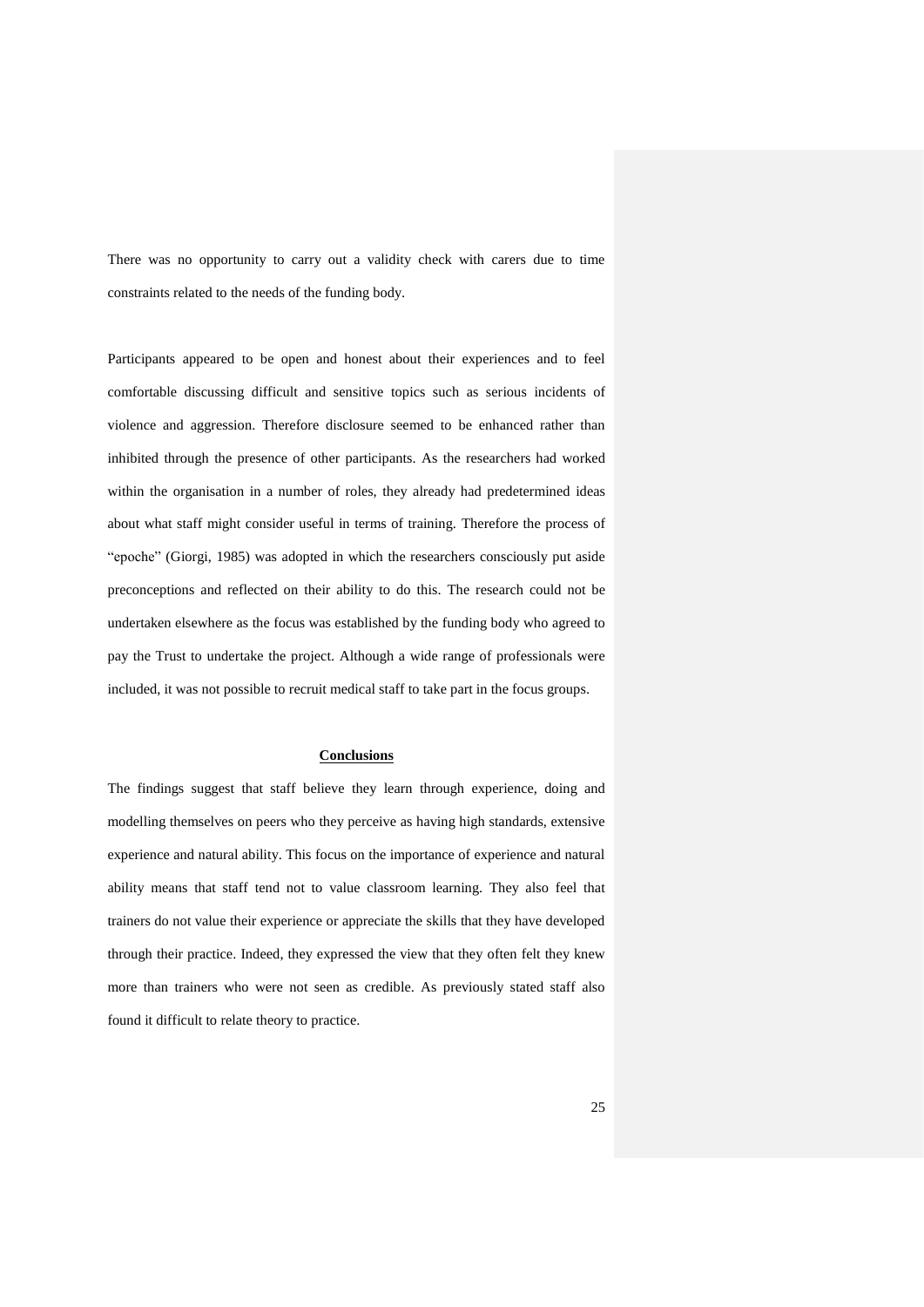To offer training which is congruent with the findings of the study, we recommend that training will be more likely to be successful if it includes strong elements of experiential learning; if it gives opportunities for learning through modelling alongside credible trainers using a problem based approach, and 'learning through doing'-. The accounts above suggest that training would be more likely to result in changes in practice if it is situating learning within the working environment and is undertaken with teams, facilitating collaborative learning.

Within a problem-based learning approach (PBL) the teachers/trainers take on the role of "facilitators". PBL recognises the expertise of staff, creating an adult learning environment. The problem-based approach has an extensive evidence base and is widely used in medical education and has been since the 1960s (Kohet et al. 2008). This approach is congruent with the belief system of the participants and the principles of adult learning, harnessing learners' strengths and addressing opportunities for changes in practice.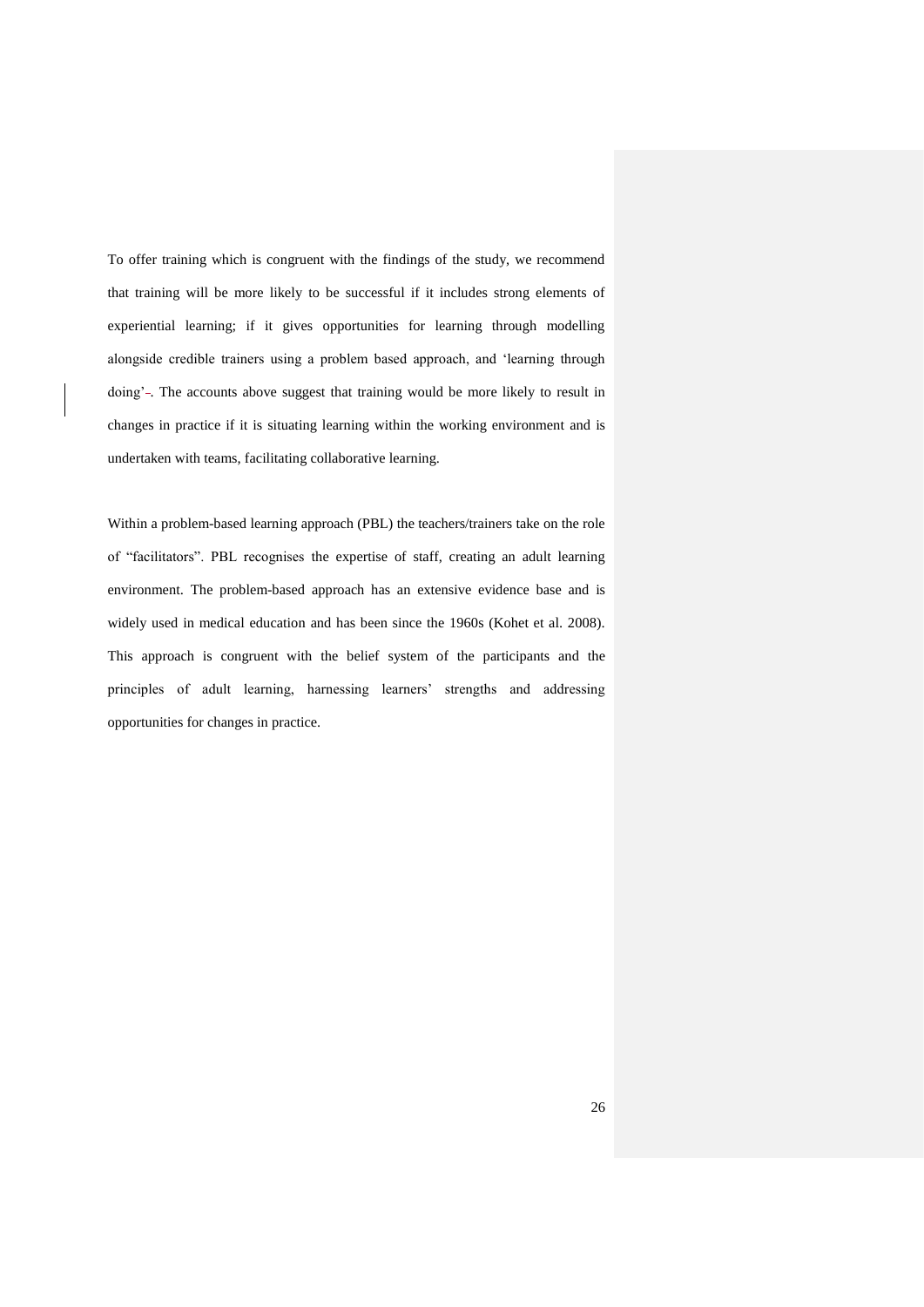### **References**

Adams, T. (2008). *Dementia Care Nursing***.** Basingstoke Basingstoke:.Palgrave Macmillan -

Alzheimer's Society. (2012). *Dementia 2012: A National Challenge.* London: Alzheimer's Society..

Appleton, J.V. (1995). Analysing qualitative interview data: addressing issues of validity and reliability. *Journal of Advanced Nursing*, 23.,: 441-447.

Alyward,E.H. & Burt,D.B. (2000) Test battery for the diagnosis of dementia with intellectual disability. **Journal of Intellectual Disability research**, 44: 175-180.

Bandura, A. (1977). Self-Efficacy: Toward a unifying theory of behavioural change. *Psychology Review,* 84 $\div$  191-215.

Braun,V. & Clarke,V. (2006). Using thematic analysis in Psychology. *Qualitative research in Psychology*, 3, -77-101.

Burt,D.B. & Alyward,E.H. (2000). Test battery for the diagnosis of dementia with intellectual disability. *Journal of Intellectual Disability Research*, 44, 2 175-180.

Chenoweth, L., King, T.M., Jeon, Y.H., Brodaty, H., Stein-Parbury, J, H., Norman, R., Haas, M. & Luscombe, G. (2009). Caring for Aged Dementia Care Resident Study (CADRES)client centred care, dementia care mapping, and usual care in dementia: a cluster-randomised trial. *The Lancet Neurology*,  $8(4)$ ,  $-317-325-$ .

Chesser-Smyth P.A. & Long T. (2013). Understanding the influences on selfconfidence among first-year undergraduate nursing students in Ireland. *Journal of Advanced Nursing* 69, (1), 145–157.

Cohen--Mansfield, J. (2001). Nonpharmacological interventions for inappropriate behaviours in dementia: a review, summary and critique. *American Journal of Psychiatry*,  $9\div 361-381$ .

Cohen-Mansfield, J., & Libin, A. (2004) Assessment of agitation in elderly patients with dementia: correlations between informant rating and direct observation. **International Journal of Psychiatry**, 18 (9): 881-891. Colaizzi (1994) cited in Beck, C.T. Reliability and validity issues in phenomenology. **Western Journal of Nursing Research**, 16 (3): 254-267.

Cohen-Mansfield, J., & Libin, A. (2004) Assessment of agitation in elderly patients with dementia: correlations between informant rating and direct observation. **International Journal of Psychiatry**, 18 (9): 881-891.

Cowen, P. S., & Moorhead, S. (2006). Quality improvement. In K. J. Dolter, et al. (Eds.), *Current issues in nursing* (7th ed., 260-321). St. Louis, MO: Mosby Elsevier.Cowen,P.L. &Moorhead,S. (2006) **Current Issues in Nursing**. 7th Ed, Missouri: Mosby.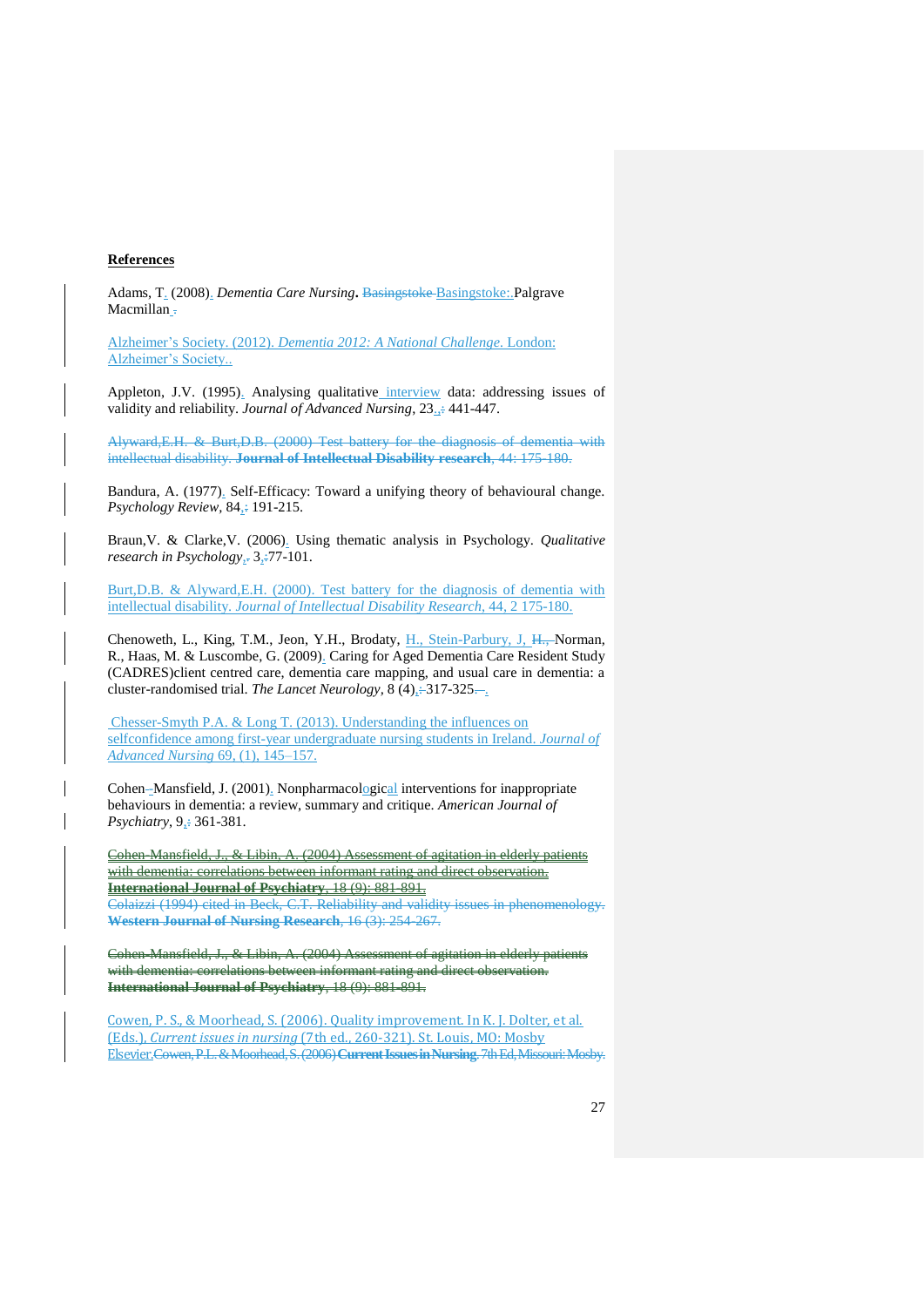Darroch, V. & Silvers, R. (1982). (Eds) *Interpretative human Studies: An Introduction to phenomenological research*. Washington: Open University Press.

[Dinther,M. Dochy,F. & Eggers, M. \(2011\).](http://scholar.google.co.uk/scholar?hl=en&as_sdt=0,5&as_vis=1&q=Dinther,M.+Dochy,F.+%26+Eggers,+M.+(2011)+Factors+affecting+students%E2%80%99+self-efficacy+in+higher+education.+Educational+Research+Review.+6%3A+95-108.) Factors affecting students' selfefficacy in higher education. *[Educational Research Review.](http://scholar.google.co.uk/scholar?hl=en&as_sdt=0,5&as_vis=1&q=Dinther,M.+Dochy,F.+%26+Eggers,+M.+(2011)+Factors+affecting+students%E2%80%99+self-efficacy+in+higher+education.+Educational+Research+Review.+6%3A+95-108.)* 6, 95-108.

Dinther,M. Dochy,F. & Egers, M. (2011) Factors affecting students' self-efficacy in higher education. Educational Research Review. 6: 95-108.

Department of Health OH (2009a). *National Dementia Strategy,* London: The National Stationary Office.

Department of HealthOH (2009b) *Report on the prescribing of anti-psychotics to people with dementia*. London: The National Stationery Office

London. The National Statioery Office

Dubin, P. (1962) **Human Relations in Administration**. Englewood Cliffs, NJ: Prentice-Hall.

Fade, S. (2004). Interpretative Phenomenological Analysis for Public Health Nutrition and Dietetic Research: a practical guide. *Proceedings of Nutritional Psychology<sub>5</sub>* 63<sub>5</sub><sup>2</sup> 647-653.

Fook J. & Gardner F. (2007). *Practising Critical Reflection – A Resource Handbook.,* Maidenhead:**.** McGraw Hill/Open University Press.

Fossey, J. Ballard, C. Jusczak, E. James, I. Alder, N. Jacoby, R. & Howard, R. (2006) Effect of enhanced psychosocial care on antipsychotic use in nursing home residents with severe dementia: cluster randomised trial. **British Medical Journal**, 332: 756- 758.

Gibbs, C. (1992). *Improving the quality of student learning*. Bristol: Technical and Educational Services.

Giorgi, A. *(*1985*). Phenomenology and Psychological Research.* Pittsburg: Duquesne University Press,.

Guba, E.G. (1978) **Toward a methodology of naturalistic inquiry in educational evaluation**. CSE Monograph Series in Education, Vol. 8. Los Angeles: Centre for the Study of Evaluation

Hurley, J. (2009). A qualitative study of mental health nurse identities: Many roles, one profession. *International Journal of Mental Health Nursing,* 18, 383-390.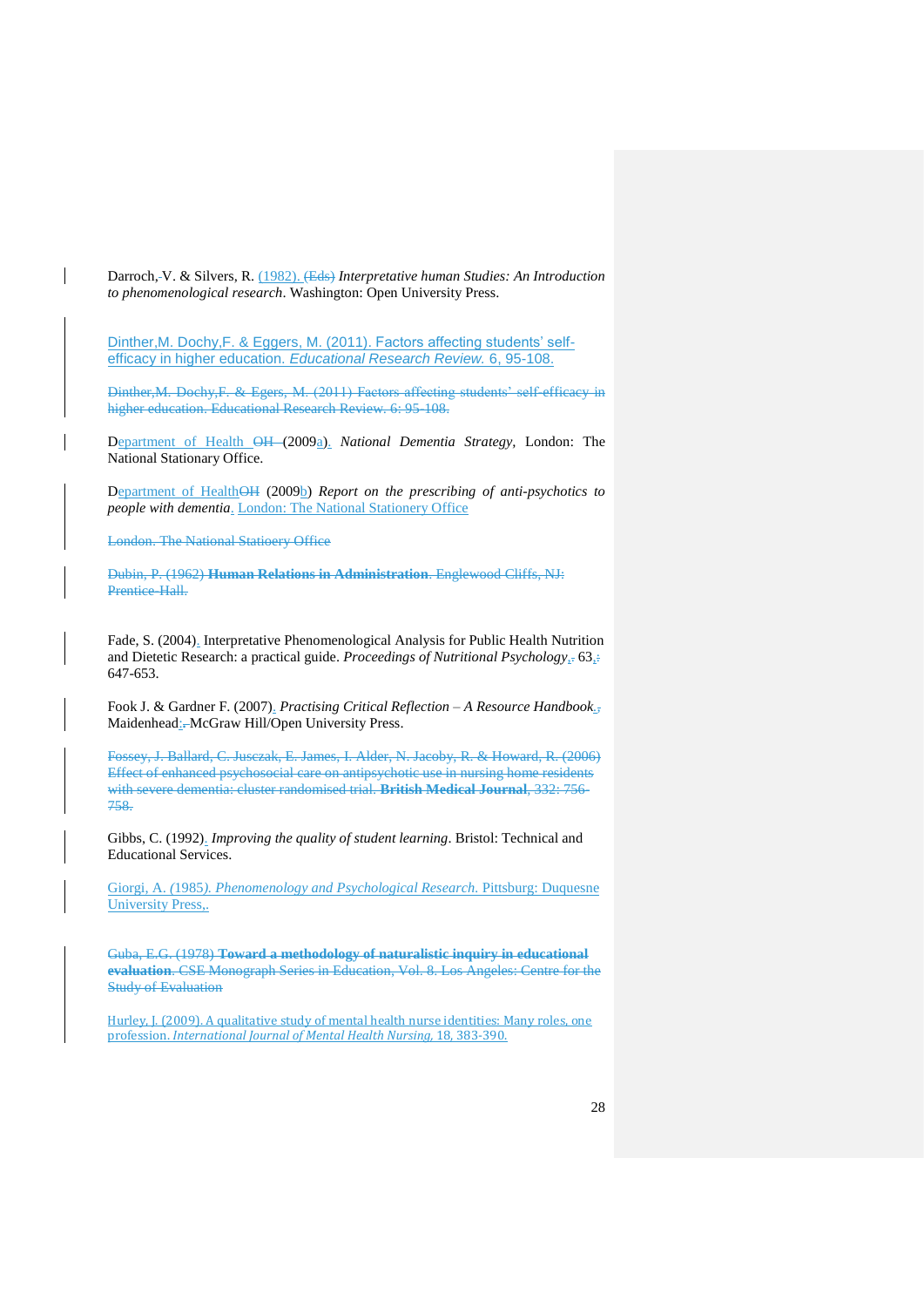Kitwood, T. (1997). *Dementia Reconsidered The Person Comes First*. Buckingham: OU Press.

Knowles, M. (1984).. *Andragogy in Action*. San Francisco: Jossey-Bass.

Kolb, D. A. (1984). *Experiential learning: Experience as the source of learning and development.* New Jersey: Prentice-Hall. Kolb, D. (1984) Experiential **Learning Experience as the Source of Learning and Development**. New Tysley: Prentice Hall.

Kuske, B., Luck,T., Hanns,S., Matschinger, H,. Angermeyer, M.C, Beheres,J. & Riedel-Heller, S.G. (2009). Training in dementia care: a cluster-randomised controlled trial of a training program for nursing home staff in Germany. *International Psychogeriatrics*, 21 (2)<sub> $\pm$ </sub> 295-308.

Larkin, M. Rostill, H. O'Shea, M. & Howard, R. (2006) Learning from experience about a competency based placement system for clinical psychology training. **Clinical Psychology Forum**, 167: 14-19.

Lee-Treweek, G. (1994) **Discourse, Care and Control: an ethnography of residential and Nursing Home Elder Care Work**. PhD Thesis, University of Plymouth.

Lehrl, S. & Fischer, B. (1990). A Basic Information Psychological Parameter (BIP) for the Reconstruction of Concepts of Intelligence., *European Journal of Personality*,  $4. : 259 - 286$ 

Livingston, G., Johnston, K., Katona, C., . Paton, J., C. & Lyketsos, G.G. (2005). Systematic review of psychological approaches to the management of neuropsychiatric symptoms of dementia. American Journal of Psychiatry, 162 (11), $\div$ 1996-2021.

Maslow, A. (1940). Dominance-quality and Social Behaviour in Infra-human Primates. *Journal of Social Psychology* 11,: 313-324.

McCabe, M.P., Davison, T.E., & George, K. (2007). Effectiveness of staff training programs for behavioural problems among older people with dementia. *Aging and Mental Health,* 11 (5)<sub> $\pm$ </sub> 505-519.

McCarron, M., Fahey-McCarthy, E., Connaire, K. & McCallion, P., (2008). *Supporting Persons with Intellectual Disability and Advanced Dementia: Fusing the Horizons of Intellectual Disability, Palliative and Person Centred Care*. *Report*. Dublin: School of Nursing and Midwifery, Trinity College, LondonDublin.

Melia, K. (1987) **Learning and Working the Occupational Socialisation of Student Nurses**. London: Tavistock Publications

Morse, J.M. & Field, P.A. (1996). *Nursing Research: The application of a qualitative approach*. London: Chapman Hall.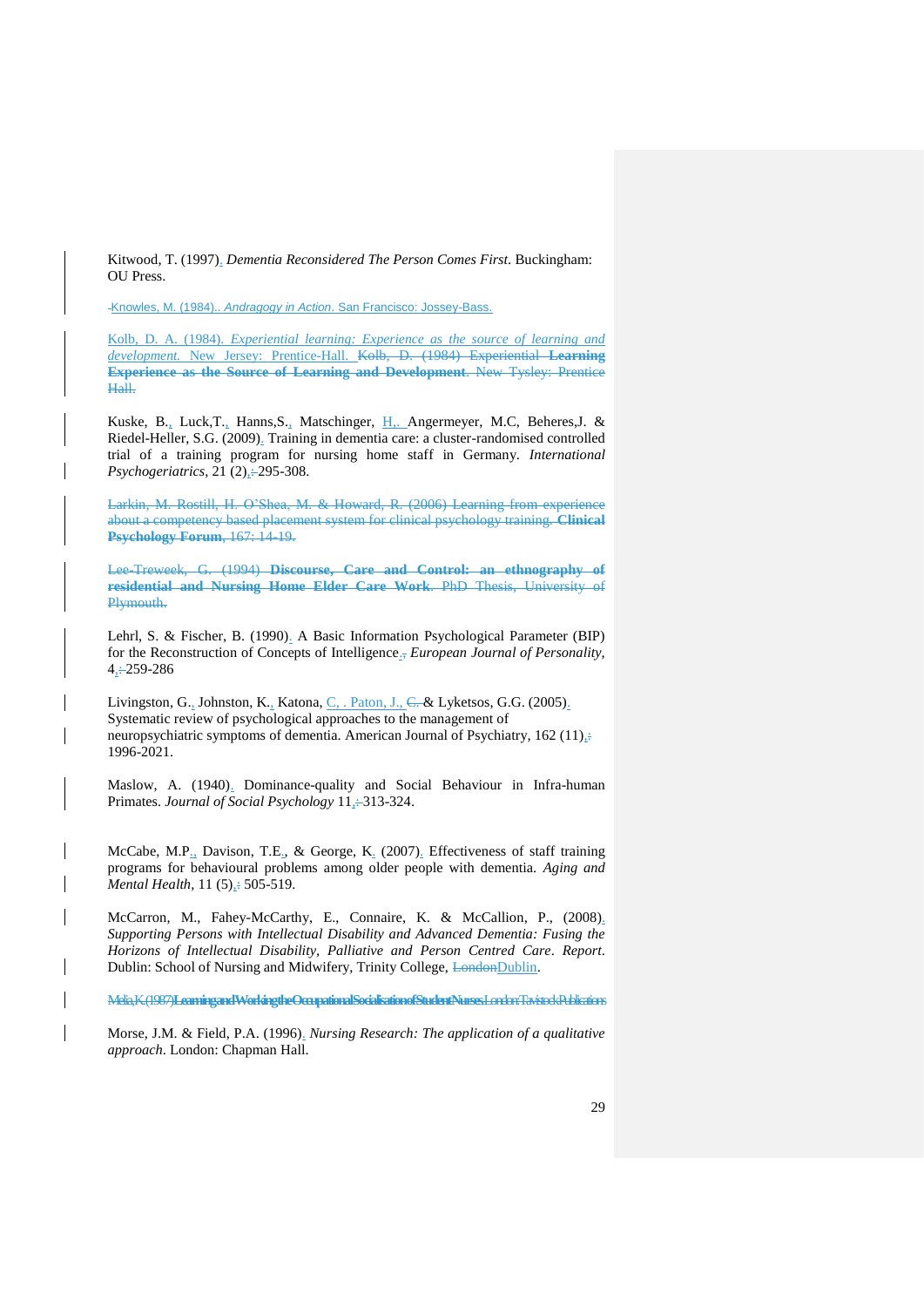National Collaborating Centre for Mental Health (2007). *Dementia: Supporting People with Dementia and their Carers in Health and Social Care.* Leicester and London: The British Psychological Society and the Royal College of Psychiatrists.

Nolan, M. (2000). Skills for the future of the humanity of caring. *Nursing Management*, 7 (6)<sub> $\pm$ </sub> 22-9.

Ormrod, J.E. (1999). *Human learning* (3rd ed.). Upper Saddle River, NJ: Prentice-Hall.

Palmer, M., Larkin, M., De Visser, R., & Fadden, G. (2010). Developing an interpretative phenomenological approach to focus group data. *Qualitative Research in Psychology, 7,* 99-121.

O'Neil M, Freeman M, Christensen V, Telerant A, Addleman A, & Kansagara D. (2011) **Non-pharmacological Interventions for Behavioural Symptoms of Dementia: A Systematic Review of the Evidence**. VA ESP project. Health Services Research & Development Service Washington.

Palmer, S. E., & Kimchi, R. (19856). The information processing approach to cognition. In T. J.Knapp & L. C. Robertson (Eds.), *Approaches to cognition:*  Contrasts and controversies (pp.37-77). Hillsdale, NJ: Lawrence Erlbaum. Associates, Inc.

Perry, M., Draskoovic, I., P. Lucasssen, P., M. Vernooij-Dassen M., T. Van Achtenberg, T. & Olde Rikkert, M. (2010). Effects of educational interventions on primary dementia care: A systematic review. *International Journal of Geriatric Psychiatry*, 26<sub>,</sub> $\pm$ 1-11.

Reid, K., Flowers, P. & Larkin, M. (2005). Exploring lived experience: An introduction to Interpretative Phenomenological Analysis. *The Psychologist*, 18,1, 20-23.

Samaras, A and Gismondi, S. (1998). Scaffolds in the Field: Vygotskian Interpretation in a teacher education programme. *Teaching and Teacher Education*. 14,  $\div$  7,  $\div$  715-733.

Smith, S. (2007) Raising the profile of older people's care in hospital through training. **Nursing Older People**, 19 (3): 27-31.

Smith, Hare,R. & Van-Langenhove, L. (1995) (editors) **Ideography and the case study**. In Rethinking Psychology. London: Sage Publications.

Smith, J.A., Flowers, P., & Larkin, M. (2009). *Interpretative Phenomenological Analysis: Theory Method and Research*. London: Sage.

Thorsteinsson, L,S (2002). The quality of nursing care as perceived by individuals with chronic illness: The magical touch of nursing *Journal of Clinical Nursing* 11, 32- 40